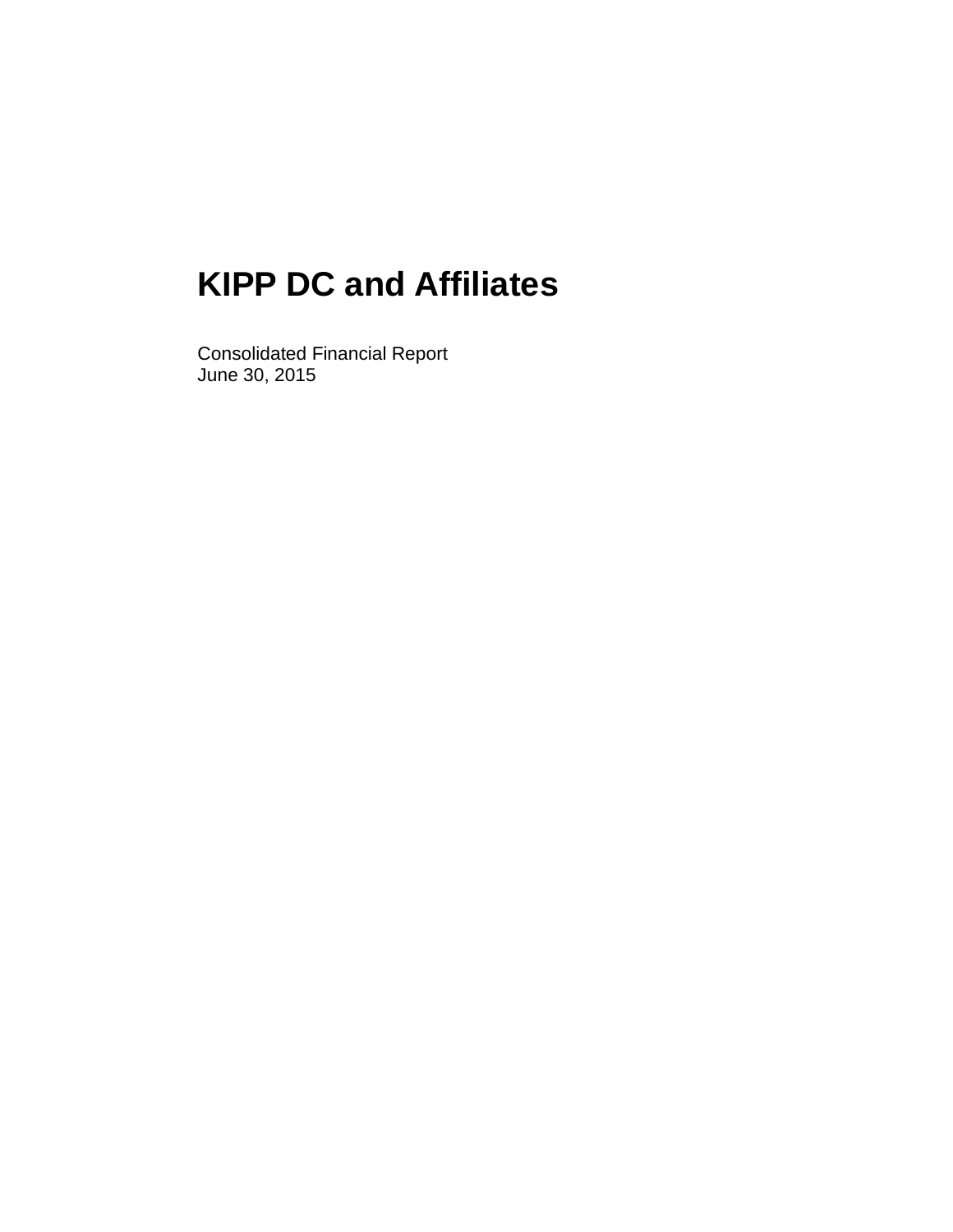## **Contents**

| $1 - 2$  |
|----------|
|          |
| 3        |
| 4        |
| $5-6$    |
| $7 - 21$ |
| 22       |
|          |
| 23       |
| 24       |
| 25       |
|          |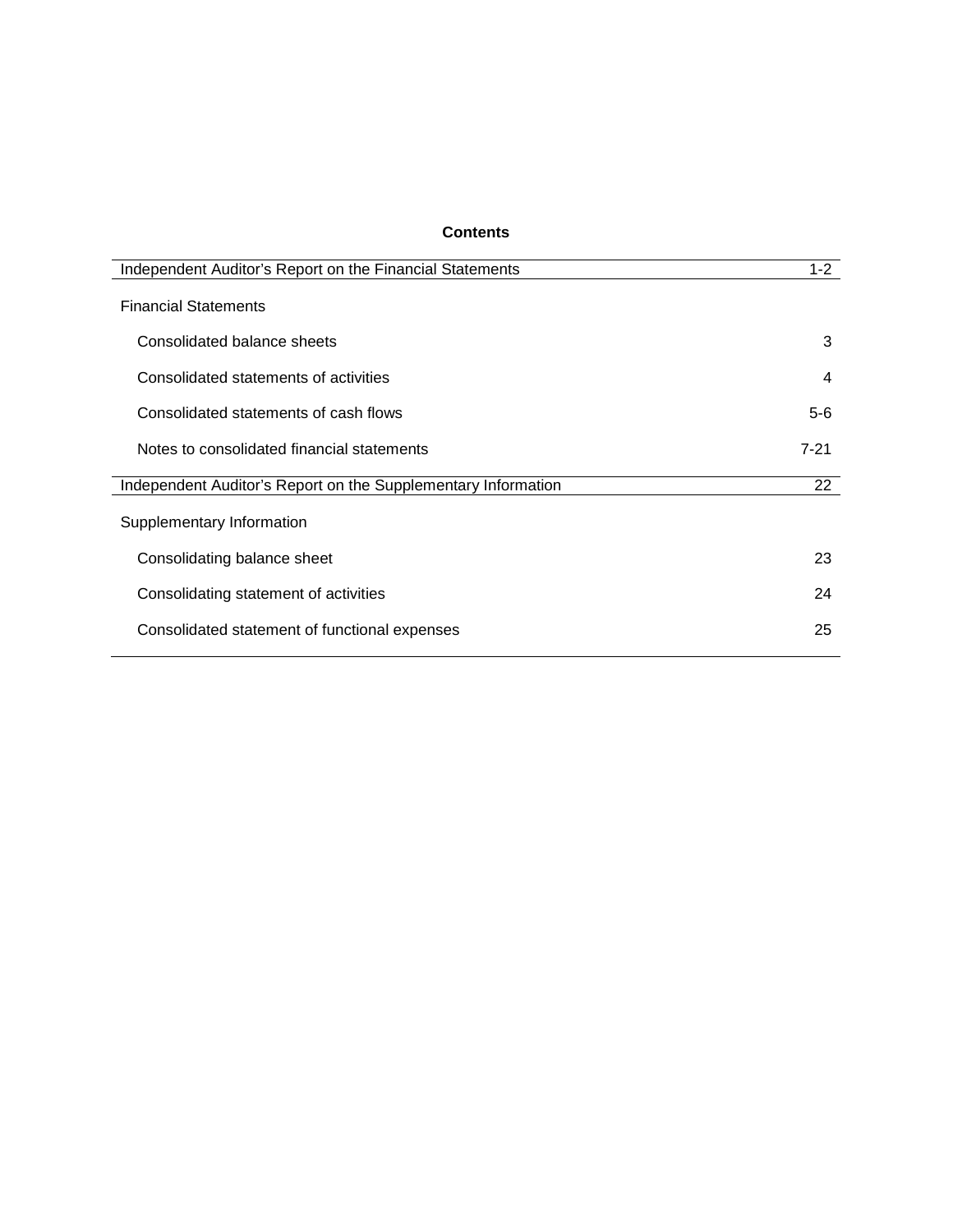

**RSM US LLP** 

#### **Independent Auditor's Report**

To the Board of Directors KIPP DC Washington, D.C.

#### **Report on the Financial Statements**

We have audited the accompanying consolidated financial statements of KIPP DC and Affiliates (KIPP DC), which comprise the consolidated balance sheets as of June 30, 2015 and 2014, and the related consolidated statements of activities and cash flows for the years then ended, and the related notes to the consolidated financial statements.

#### **Management's Responsibility for the Financial Statements**

Management is responsible for the preparation and fair presentation of these consolidated financial statements in accordance with accounting principles generally accepted in the United States of America; this includes the design, implementation, and maintenance of internal control relevant to the preparation and fair presentation of consolidated financial statements that are free from material misstatement, whether due to fraud or error.

#### **Auditor's Responsibility**

Our responsibility is to express an opinion on these consolidated financial statements based on our audits. We conducted our audits in accordance with auditing standards generally accepted in the United States of America. Those standards require that we plan and perform the audit to obtain reasonable assurance about whether the consolidated financial statements are free from material misstatement.

An audit involves performing procedures to obtain audit evidence about the amounts and disclosures in the consolidated financial statements. The procedures selected depend on the auditor's judgment, including the assessment of the risks of material misstatement of the consolidated financial statements, whether due to fraud or error. In making those risk assessments, the auditor considers internal control relevant to the entity's preparation and fair presentation of the consolidated financial statements in order to design audit procedures that are appropriate in the circumstances, but not for the purpose of expressing an opinion on the effectiveness of entity's internal control. Accordingly, we express no such opinion. An audit also includes evaluating the appropriateness of accounting policies used and the reasonableness of significant accounting estimates made by management, as well as evaluating the overall presentation of the consolidated financial statements.

We believe that the audit evidence we have obtained is sufficient and appropriate to provide a basis for our audit opinion.

THE POWER OF BEING UNDERSTOOD AUDIT | TAX | CONSULTING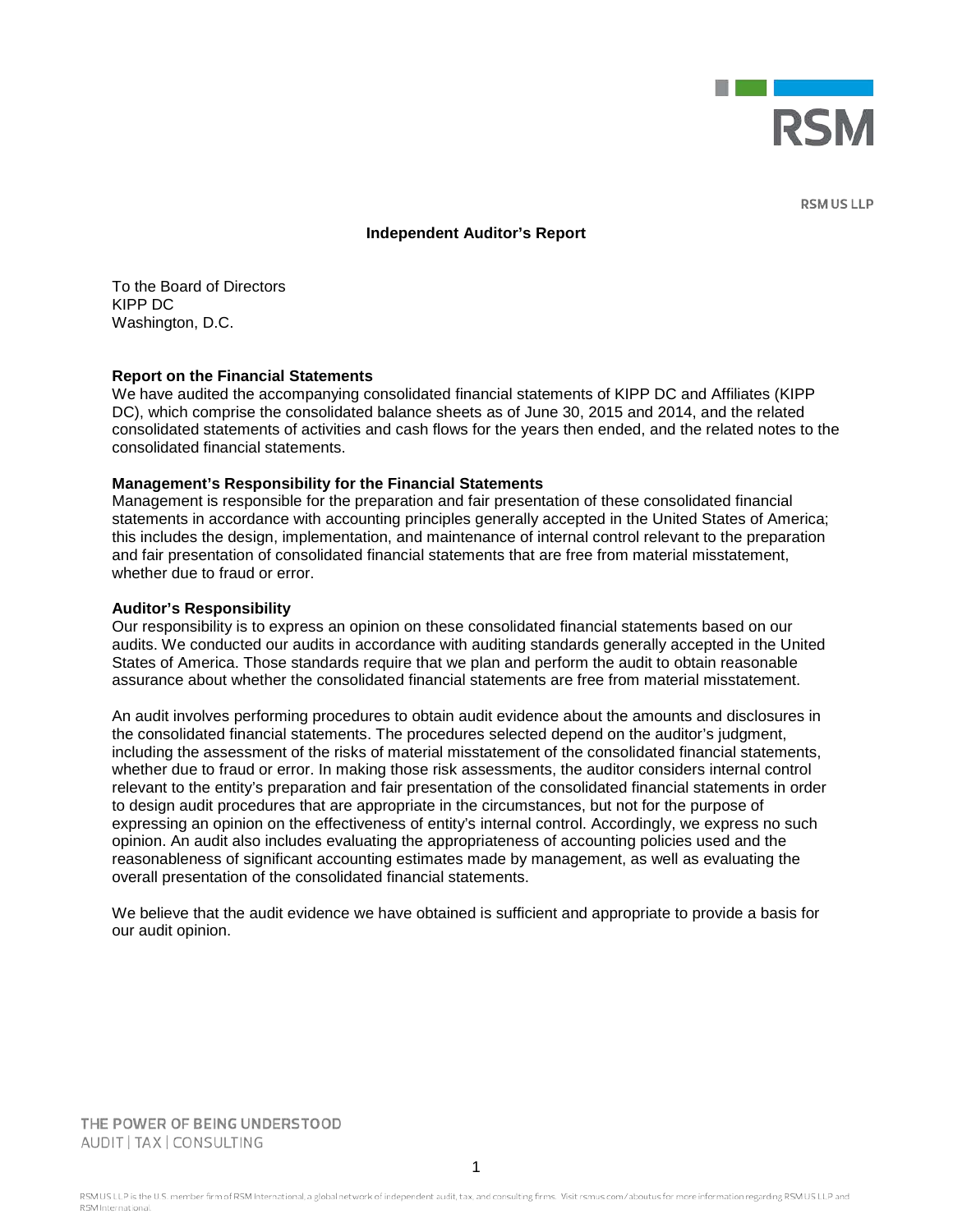## **Opinion**

In our opinion, the consolidated financial statements referred to above present fairly, in all material respects, the financial position of KIPP DC as of June 30, 2015 and 2014, and the changes in their net assets and their cash flows for the years then ended in accordance with accounting principles generally accepted in the United States of America.

RSM US LLP

Washington, D.C. October 28, 2015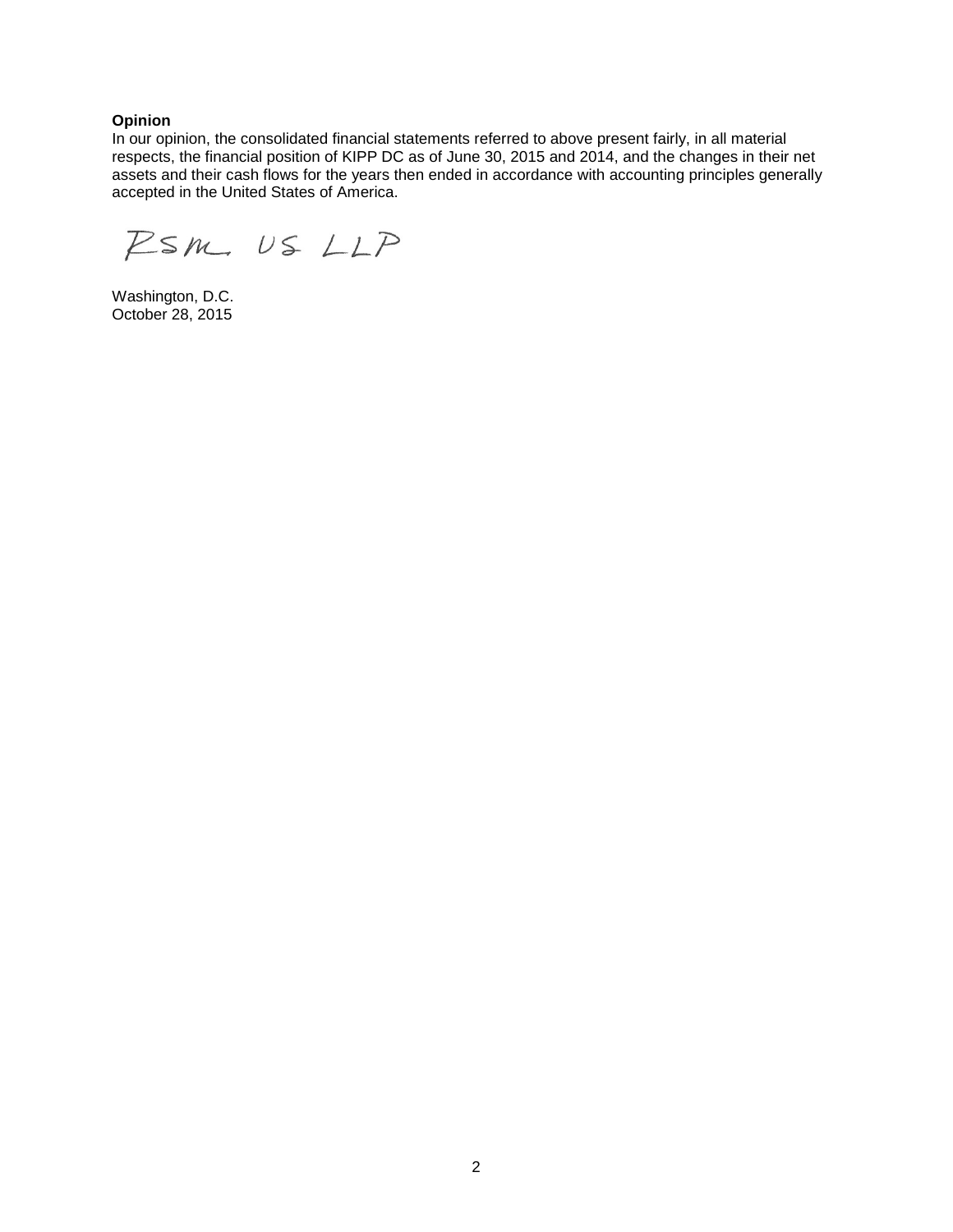## **Consolidated Balance Sheets June 30, 2015 and 2014**

| <b>Assets</b><br><b>Current Assets</b><br>\$<br>7,333,854<br>Cash and cash equivalents (Note 1)<br>\$<br>12,922,289<br>51,470,640<br>55,534,468<br>Investments (Note 5)<br>Receivables<br>2,868,581<br>2,574,492<br>Prepaid expenses<br>953,999<br>907,664<br>1,987,496<br>Promises to give, net<br>613,900<br>70,203,005<br>66,964,378<br><b>Total current assets</b><br>Promises to Give, Net of Discount and Current Portion<br>1,782,700<br>4,538,044<br><b>Restricted Cash</b><br>2,075,512<br>5,923,276<br><b>Restricted Investments</b><br>6,774,552<br>10,450,640<br>Deferred Rental Income<br>77,907<br>54,840<br>17,705,702<br>Note Receivable, Net<br>18,179,707<br>Property and Equipment, Net<br>152,272,533<br>120,540,964<br>160<br>Interest Rate Cap<br>3,047<br>Debt Issuance Costs, Net<br>4,175,053<br>2,764,789<br>Sinking Fund<br>748,627<br>499,085<br>Deposits<br>275,208<br>218,897<br>\$227,382,323<br>\$258,846,303<br><b>Liabilities and Net Assets</b><br><b>Current Liabilities</b><br>\$<br>9,978,927<br>\$<br>8,284,219<br>Accounts payable and accrued expenses<br>Refundable advances<br>30,781<br>Current portion of capital lease obligations<br>96,000<br>90,000<br>Current portion of notes payable<br>17,583,726<br>5,625,000<br>Deferred revenue<br>5,296<br>3,608,745<br><b>Total current liabilities</b><br>27,694,730<br>17,607,964<br>Deferred Rent<br>544,210<br>1,910,402<br><b>Capital Lease Obligations</b><br>1,267,790<br>1,281,944<br>Interest Rate Swap Obligation<br>1,357,155<br>Notes Payable, Net of Discount and Current Portion<br>124,943,818<br>111,178,220<br>157,188,049<br>130,598,184<br>Commitments and Contingencies (Note 13)<br><b>Net Assets</b><br>Unrestricted<br>94,771,180<br>91,394,389<br>Temporarily restricted<br>6,887,074<br>5,389,750<br>101,658,254<br>96,784,139<br>\$258,846,303<br>\$227,382,323 | 2015 | 2014 |
|-------------------------------------------------------------------------------------------------------------------------------------------------------------------------------------------------------------------------------------------------------------------------------------------------------------------------------------------------------------------------------------------------------------------------------------------------------------------------------------------------------------------------------------------------------------------------------------------------------------------------------------------------------------------------------------------------------------------------------------------------------------------------------------------------------------------------------------------------------------------------------------------------------------------------------------------------------------------------------------------------------------------------------------------------------------------------------------------------------------------------------------------------------------------------------------------------------------------------------------------------------------------------------------------------------------------------------------------------------------------------------------------------------------------------------------------------------------------------------------------------------------------------------------------------------------------------------------------------------------------------------------------------------------------------------------------------------------------------------------------------------------------------------------------------------------------------------------------------------------------------------------|------|------|
|                                                                                                                                                                                                                                                                                                                                                                                                                                                                                                                                                                                                                                                                                                                                                                                                                                                                                                                                                                                                                                                                                                                                                                                                                                                                                                                                                                                                                                                                                                                                                                                                                                                                                                                                                                                                                                                                                     |      |      |
|                                                                                                                                                                                                                                                                                                                                                                                                                                                                                                                                                                                                                                                                                                                                                                                                                                                                                                                                                                                                                                                                                                                                                                                                                                                                                                                                                                                                                                                                                                                                                                                                                                                                                                                                                                                                                                                                                     |      |      |
|                                                                                                                                                                                                                                                                                                                                                                                                                                                                                                                                                                                                                                                                                                                                                                                                                                                                                                                                                                                                                                                                                                                                                                                                                                                                                                                                                                                                                                                                                                                                                                                                                                                                                                                                                                                                                                                                                     |      |      |
|                                                                                                                                                                                                                                                                                                                                                                                                                                                                                                                                                                                                                                                                                                                                                                                                                                                                                                                                                                                                                                                                                                                                                                                                                                                                                                                                                                                                                                                                                                                                                                                                                                                                                                                                                                                                                                                                                     |      |      |
|                                                                                                                                                                                                                                                                                                                                                                                                                                                                                                                                                                                                                                                                                                                                                                                                                                                                                                                                                                                                                                                                                                                                                                                                                                                                                                                                                                                                                                                                                                                                                                                                                                                                                                                                                                                                                                                                                     |      |      |
|                                                                                                                                                                                                                                                                                                                                                                                                                                                                                                                                                                                                                                                                                                                                                                                                                                                                                                                                                                                                                                                                                                                                                                                                                                                                                                                                                                                                                                                                                                                                                                                                                                                                                                                                                                                                                                                                                     |      |      |
|                                                                                                                                                                                                                                                                                                                                                                                                                                                                                                                                                                                                                                                                                                                                                                                                                                                                                                                                                                                                                                                                                                                                                                                                                                                                                                                                                                                                                                                                                                                                                                                                                                                                                                                                                                                                                                                                                     |      |      |
|                                                                                                                                                                                                                                                                                                                                                                                                                                                                                                                                                                                                                                                                                                                                                                                                                                                                                                                                                                                                                                                                                                                                                                                                                                                                                                                                                                                                                                                                                                                                                                                                                                                                                                                                                                                                                                                                                     |      |      |
|                                                                                                                                                                                                                                                                                                                                                                                                                                                                                                                                                                                                                                                                                                                                                                                                                                                                                                                                                                                                                                                                                                                                                                                                                                                                                                                                                                                                                                                                                                                                                                                                                                                                                                                                                                                                                                                                                     |      |      |
|                                                                                                                                                                                                                                                                                                                                                                                                                                                                                                                                                                                                                                                                                                                                                                                                                                                                                                                                                                                                                                                                                                                                                                                                                                                                                                                                                                                                                                                                                                                                                                                                                                                                                                                                                                                                                                                                                     |      |      |
|                                                                                                                                                                                                                                                                                                                                                                                                                                                                                                                                                                                                                                                                                                                                                                                                                                                                                                                                                                                                                                                                                                                                                                                                                                                                                                                                                                                                                                                                                                                                                                                                                                                                                                                                                                                                                                                                                     |      |      |
|                                                                                                                                                                                                                                                                                                                                                                                                                                                                                                                                                                                                                                                                                                                                                                                                                                                                                                                                                                                                                                                                                                                                                                                                                                                                                                                                                                                                                                                                                                                                                                                                                                                                                                                                                                                                                                                                                     |      |      |
|                                                                                                                                                                                                                                                                                                                                                                                                                                                                                                                                                                                                                                                                                                                                                                                                                                                                                                                                                                                                                                                                                                                                                                                                                                                                                                                                                                                                                                                                                                                                                                                                                                                                                                                                                                                                                                                                                     |      |      |
|                                                                                                                                                                                                                                                                                                                                                                                                                                                                                                                                                                                                                                                                                                                                                                                                                                                                                                                                                                                                                                                                                                                                                                                                                                                                                                                                                                                                                                                                                                                                                                                                                                                                                                                                                                                                                                                                                     |      |      |
|                                                                                                                                                                                                                                                                                                                                                                                                                                                                                                                                                                                                                                                                                                                                                                                                                                                                                                                                                                                                                                                                                                                                                                                                                                                                                                                                                                                                                                                                                                                                                                                                                                                                                                                                                                                                                                                                                     |      |      |
|                                                                                                                                                                                                                                                                                                                                                                                                                                                                                                                                                                                                                                                                                                                                                                                                                                                                                                                                                                                                                                                                                                                                                                                                                                                                                                                                                                                                                                                                                                                                                                                                                                                                                                                                                                                                                                                                                     |      |      |
|                                                                                                                                                                                                                                                                                                                                                                                                                                                                                                                                                                                                                                                                                                                                                                                                                                                                                                                                                                                                                                                                                                                                                                                                                                                                                                                                                                                                                                                                                                                                                                                                                                                                                                                                                                                                                                                                                     |      |      |
|                                                                                                                                                                                                                                                                                                                                                                                                                                                                                                                                                                                                                                                                                                                                                                                                                                                                                                                                                                                                                                                                                                                                                                                                                                                                                                                                                                                                                                                                                                                                                                                                                                                                                                                                                                                                                                                                                     |      |      |
|                                                                                                                                                                                                                                                                                                                                                                                                                                                                                                                                                                                                                                                                                                                                                                                                                                                                                                                                                                                                                                                                                                                                                                                                                                                                                                                                                                                                                                                                                                                                                                                                                                                                                                                                                                                                                                                                                     |      |      |
|                                                                                                                                                                                                                                                                                                                                                                                                                                                                                                                                                                                                                                                                                                                                                                                                                                                                                                                                                                                                                                                                                                                                                                                                                                                                                                                                                                                                                                                                                                                                                                                                                                                                                                                                                                                                                                                                                     |      |      |
|                                                                                                                                                                                                                                                                                                                                                                                                                                                                                                                                                                                                                                                                                                                                                                                                                                                                                                                                                                                                                                                                                                                                                                                                                                                                                                                                                                                                                                                                                                                                                                                                                                                                                                                                                                                                                                                                                     |      |      |
|                                                                                                                                                                                                                                                                                                                                                                                                                                                                                                                                                                                                                                                                                                                                                                                                                                                                                                                                                                                                                                                                                                                                                                                                                                                                                                                                                                                                                                                                                                                                                                                                                                                                                                                                                                                                                                                                                     |      |      |
|                                                                                                                                                                                                                                                                                                                                                                                                                                                                                                                                                                                                                                                                                                                                                                                                                                                                                                                                                                                                                                                                                                                                                                                                                                                                                                                                                                                                                                                                                                                                                                                                                                                                                                                                                                                                                                                                                     |      |      |
|                                                                                                                                                                                                                                                                                                                                                                                                                                                                                                                                                                                                                                                                                                                                                                                                                                                                                                                                                                                                                                                                                                                                                                                                                                                                                                                                                                                                                                                                                                                                                                                                                                                                                                                                                                                                                                                                                     |      |      |
|                                                                                                                                                                                                                                                                                                                                                                                                                                                                                                                                                                                                                                                                                                                                                                                                                                                                                                                                                                                                                                                                                                                                                                                                                                                                                                                                                                                                                                                                                                                                                                                                                                                                                                                                                                                                                                                                                     |      |      |
|                                                                                                                                                                                                                                                                                                                                                                                                                                                                                                                                                                                                                                                                                                                                                                                                                                                                                                                                                                                                                                                                                                                                                                                                                                                                                                                                                                                                                                                                                                                                                                                                                                                                                                                                                                                                                                                                                     |      |      |
|                                                                                                                                                                                                                                                                                                                                                                                                                                                                                                                                                                                                                                                                                                                                                                                                                                                                                                                                                                                                                                                                                                                                                                                                                                                                                                                                                                                                                                                                                                                                                                                                                                                                                                                                                                                                                                                                                     |      |      |
|                                                                                                                                                                                                                                                                                                                                                                                                                                                                                                                                                                                                                                                                                                                                                                                                                                                                                                                                                                                                                                                                                                                                                                                                                                                                                                                                                                                                                                                                                                                                                                                                                                                                                                                                                                                                                                                                                     |      |      |
|                                                                                                                                                                                                                                                                                                                                                                                                                                                                                                                                                                                                                                                                                                                                                                                                                                                                                                                                                                                                                                                                                                                                                                                                                                                                                                                                                                                                                                                                                                                                                                                                                                                                                                                                                                                                                                                                                     |      |      |
|                                                                                                                                                                                                                                                                                                                                                                                                                                                                                                                                                                                                                                                                                                                                                                                                                                                                                                                                                                                                                                                                                                                                                                                                                                                                                                                                                                                                                                                                                                                                                                                                                                                                                                                                                                                                                                                                                     |      |      |
|                                                                                                                                                                                                                                                                                                                                                                                                                                                                                                                                                                                                                                                                                                                                                                                                                                                                                                                                                                                                                                                                                                                                                                                                                                                                                                                                                                                                                                                                                                                                                                                                                                                                                                                                                                                                                                                                                     |      |      |
|                                                                                                                                                                                                                                                                                                                                                                                                                                                                                                                                                                                                                                                                                                                                                                                                                                                                                                                                                                                                                                                                                                                                                                                                                                                                                                                                                                                                                                                                                                                                                                                                                                                                                                                                                                                                                                                                                     |      |      |
|                                                                                                                                                                                                                                                                                                                                                                                                                                                                                                                                                                                                                                                                                                                                                                                                                                                                                                                                                                                                                                                                                                                                                                                                                                                                                                                                                                                                                                                                                                                                                                                                                                                                                                                                                                                                                                                                                     |      |      |
|                                                                                                                                                                                                                                                                                                                                                                                                                                                                                                                                                                                                                                                                                                                                                                                                                                                                                                                                                                                                                                                                                                                                                                                                                                                                                                                                                                                                                                                                                                                                                                                                                                                                                                                                                                                                                                                                                     |      |      |
|                                                                                                                                                                                                                                                                                                                                                                                                                                                                                                                                                                                                                                                                                                                                                                                                                                                                                                                                                                                                                                                                                                                                                                                                                                                                                                                                                                                                                                                                                                                                                                                                                                                                                                                                                                                                                                                                                     |      |      |
|                                                                                                                                                                                                                                                                                                                                                                                                                                                                                                                                                                                                                                                                                                                                                                                                                                                                                                                                                                                                                                                                                                                                                                                                                                                                                                                                                                                                                                                                                                                                                                                                                                                                                                                                                                                                                                                                                     |      |      |
|                                                                                                                                                                                                                                                                                                                                                                                                                                                                                                                                                                                                                                                                                                                                                                                                                                                                                                                                                                                                                                                                                                                                                                                                                                                                                                                                                                                                                                                                                                                                                                                                                                                                                                                                                                                                                                                                                     |      |      |
|                                                                                                                                                                                                                                                                                                                                                                                                                                                                                                                                                                                                                                                                                                                                                                                                                                                                                                                                                                                                                                                                                                                                                                                                                                                                                                                                                                                                                                                                                                                                                                                                                                                                                                                                                                                                                                                                                     |      |      |

See Notes to Consolidated Financial Statements.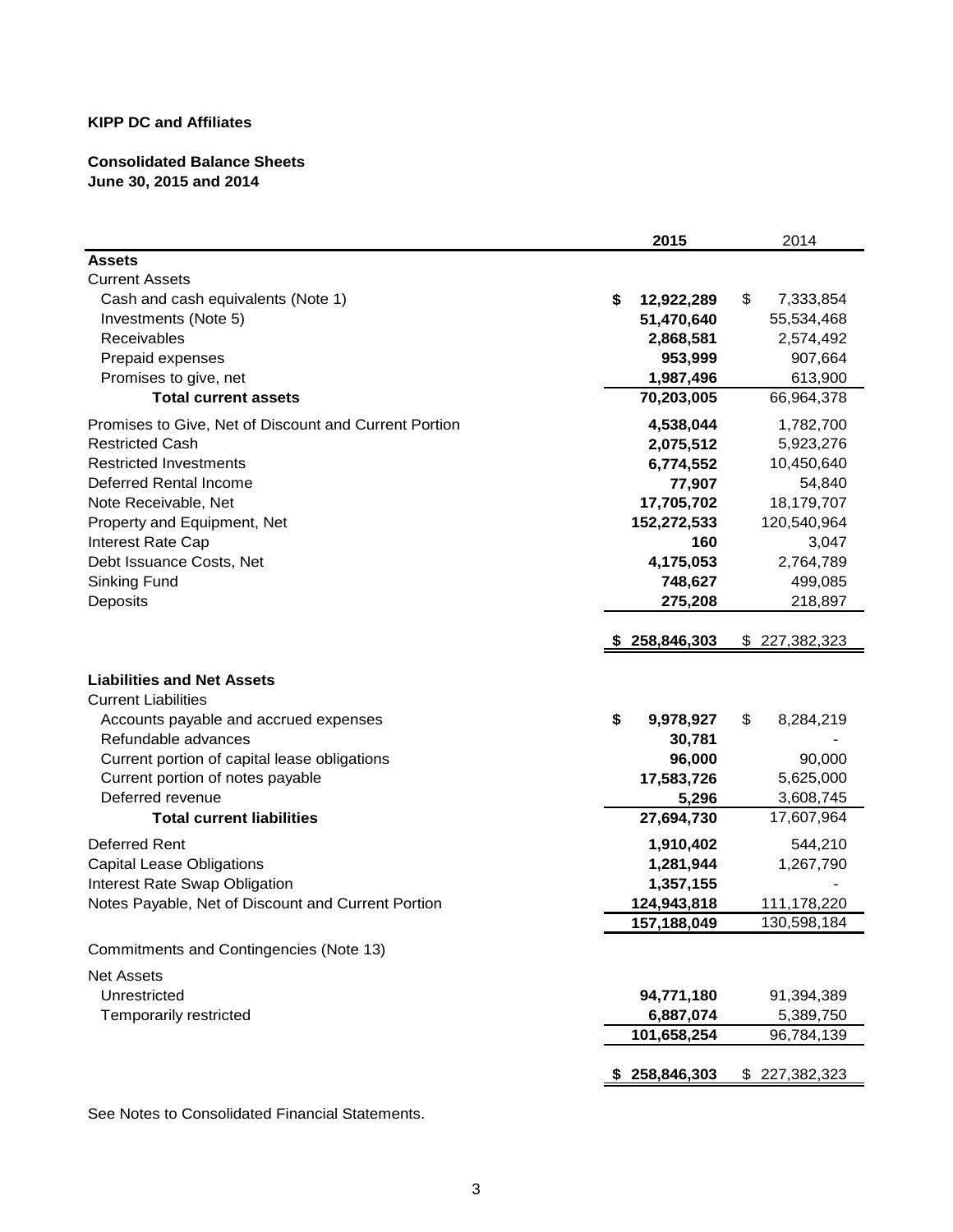#### **Consolidated Statements of Activities Years Ended June 30, 2015 and 2014**

|                                             |   |                     |    | 2015               |     |               | 2014 |              |    |             |    |            |
|---------------------------------------------|---|---------------------|----|--------------------|-----|---------------|------|--------------|----|-------------|----|------------|
|                                             |   |                     |    | <b>Temporarily</b> |     |               |      |              |    | Temporarily |    |            |
|                                             |   | <b>Unrestricted</b> |    | <b>Restricted</b>  |     | <b>Total</b>  |      | Unrestricted |    | Restricted  |    | Total      |
| <b>Support and Revenue</b>                  |   |                     |    |                    |     |               |      |              |    |             |    |            |
| Pupil allocation                            | S | 81,483,545          | \$ |                    |     | 81,483,545    | \$   | 59,693,092   | \$ |             | \$ | 59,693,092 |
| Contributions, grants and events            |   | 4,979,230           |    | 5,915,984          |     | 10,895,214    |      | 4,072,421    |    | 5,436,357   |    | 9,508,778  |
| Contribution received in acquisition of ATA |   |                     |    |                    |     |               |      | 6,968,117    |    | 402,905     |    | 7,371,022  |
| Contributed services                        |   | 1,600,000           |    |                    |     | 1,600,000     |      |              |    |             |    |            |
| <b>Federal awards</b>                       |   | 12,642,493          |    |                    |     | 12,642,493    |      | 10.168.718   |    |             |    | 10.168.718 |
| Investment income                           |   | 70,515              |    |                    |     | 70,515        |      | 96,151       |    |             |    | 96,151     |
| Interest income                             |   | 233,886             |    |                    |     | 233,886       |      | 234,053      |    |             |    | 234,053    |
| Sublease rental income                      |   | 363,749             |    |                    |     | 363,749       |      | 134,994      |    |             |    | 134,994    |
| Loss on interest rate swap                  |   | (1, 357, 155)       |    |                    |     | (1, 357, 155) |      |              |    |             |    |            |
| Loss on interest rate caps                  |   | (2,887)             |    |                    |     | (2,887)       |      | (14, 034)    |    |             |    | (14, 034)  |
| Other                                       |   | 432,335             |    |                    |     | 432,335       |      | 379,786      |    |             |    | 379,786    |
| Net assets released from                    |   |                     |    |                    |     |               |      |              |    |             |    |            |
| restrictions                                |   | 4,418,660           |    | (4, 418, 660)      |     |               |      | 1,506,673    |    | (1,506,673) |    |            |
| <b>Total support and revenue</b>            |   |                     |    |                    |     |               |      |              |    |             |    |            |
|                                             |   | 104,864,371         |    | 1,497,324          |     | 106,361,695   |      | 83,239,971   |    | 4,332,589   |    | 87,572,560 |
| Expenses                                    |   |                     |    |                    |     |               |      |              |    |             |    |            |
| Program                                     |   | 77,440,437          |    |                    |     | 77,440,437    |      | 57,432,209   |    |             |    | 57,432,209 |
| General and administrative                  |   | 10,878,010          |    |                    |     | 10,878,010    |      | 7,144,245    |    |             |    | 7,144,245  |
| Fundraising                                 |   | 820,821             |    |                    |     | 820.821       |      | 612,014      |    |             |    | 612,014    |
| <b>Total expenses</b>                       |   | 89,139,268          |    |                    |     | 89,139,268    |      | 65,188,468   |    |             |    | 65,188,468 |
|                                             |   |                     |    |                    |     |               |      |              |    |             |    |            |
| Change in net assets from operations        |   | 15,725,103          |    | 1,497,324          |     | 17,222,427    |      | 18,051,503   |    | 4,332,589   |    | 22,384,092 |
| Related party contribution                  |   | 12,348,312          |    |                    |     | 12,348,312    |      |              |    |             |    |            |
| Change in net assets                        |   |                     |    |                    |     |               |      |              |    |             |    |            |
| after related party contribution            |   | 3,376,791           |    | 1,497,324          |     | 4,874,115     |      | 18,051,503   |    | 4,332,589   |    | 22,384,092 |
|                                             |   |                     |    |                    |     |               |      |              |    |             |    |            |
| <b>Net Assets</b>                           |   |                     |    |                    |     |               |      |              |    |             |    |            |
| Beginning                                   |   | 91,394,389          |    | 5,389,750          |     | 96,784,139    |      | 73,342,886   |    | 1,057,161   |    | 74,400,047 |
| Ending                                      |   | 94,771,180          |    | 6,887,074          | - 5 | 101,658,254   |      | 91,394,389   |    | 5,389,750   |    | 96,784,139 |
|                                             |   |                     |    |                    |     |               |      |              |    |             |    |            |

See Notes to Consolidated Financial Statements.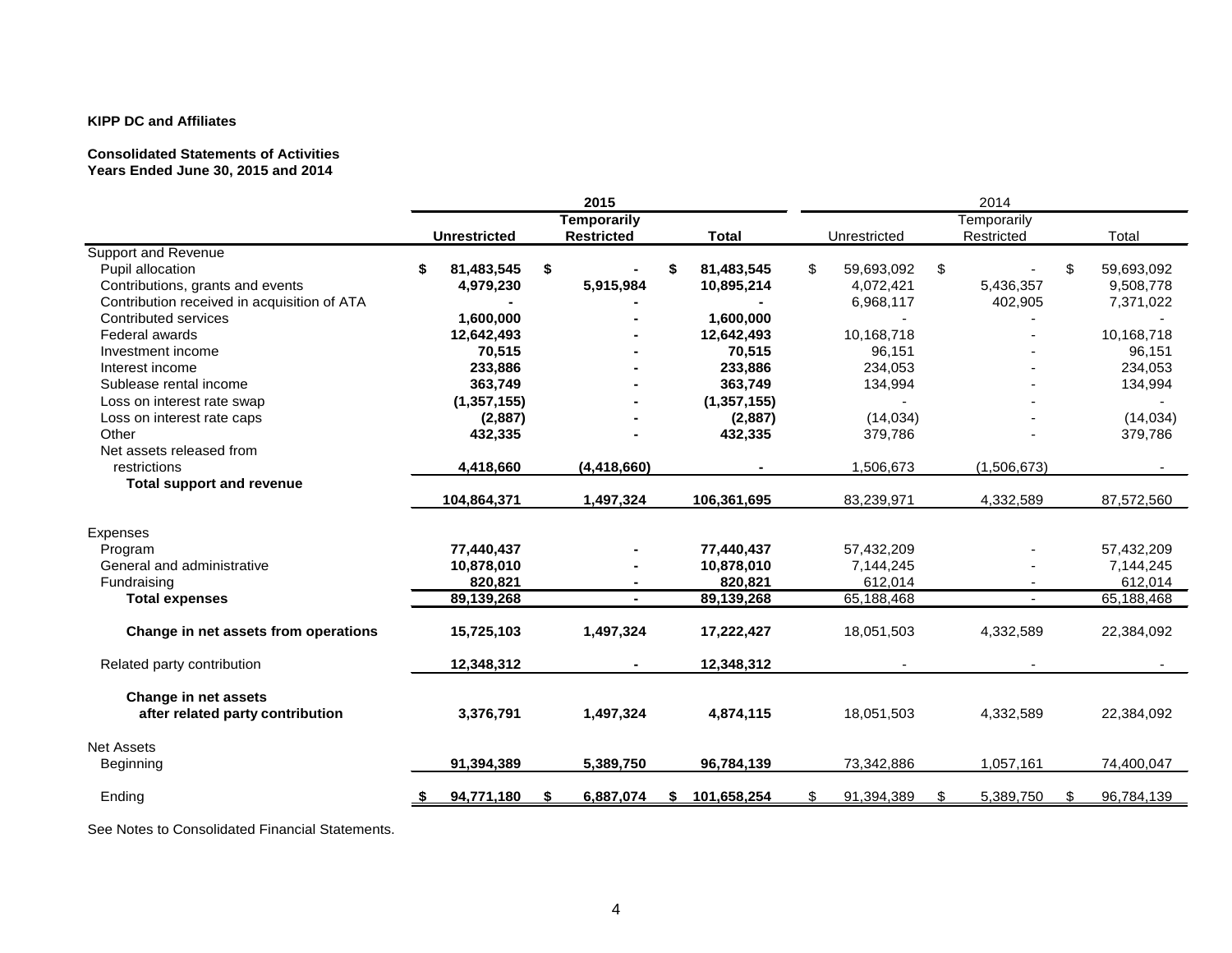# **Consolidated Statements of Cash Flows Years Ended June 30, 2015 and 2014**

|                                                           | 2015            | 2014             |
|-----------------------------------------------------------|-----------------|------------------|
| Cash Flows From Operating Activities                      |                 |                  |
| Change in net assets                                      | \$<br>4,874,115 | \$<br>22,384,092 |
| Adjustments to reconcile change in net assets to net cash |                 |                  |
| provided by operating activities:                         |                 |                  |
| Depreciation and amortization                             | 5,379,326       | 2,980,541        |
| Debt issuance costs write off                             |                 | 562,398          |
| Loss on interest rate swap                                | 1,357,155       |                  |
| Loss on interest rate caps                                | 2,887           | 14,034           |
| Realized and unrealized loss (gain) on investments        | 1,150           | (13, 738)        |
| Loss on disposal of property and equipment                | 2,699           | 21,011           |
| Interest expense in excess of capital lease payments      | 20,154          | 18,642           |
| Discount on promises to give                              | 2,656           | 95,100           |
| Discount on notes payable                                 | (30, 873)       | 1,626            |
| Contribution from acquisition of ATA                      |                 | (7, 371, 022)    |
| ATA acquisition component included in promises to give    |                 | 402,905          |
| Changes in assets and liabilities:                        |                 |                  |
| (Increase) decrease in:                                   |                 |                  |
| Receivables                                               | (294, 089)      | 462,751          |
| Prepaid expenses                                          | (46, 335)       | 101,925          |
| Promises to give                                          | (4, 131, 596)   | (2,838,905)      |
| Deferred rental income                                    | (23,067)        | (172)            |
| Deposits                                                  | (56, 311)       | (21, 186)        |
| Increase (decrease) in:                                   |                 |                  |
| Accounts payable and accrued expenses                     | 342,291         | 2,738,783        |
| Refundable advances                                       | 30,781          | (60,000)         |
| Deferred revenue                                          | (3,603,449)     | 467,332          |
| Deferred rent                                             | 1,366,192       | 136,396          |
| Net cash provided by operating activities                 | 5,193,686       | 20,082,513       |
| Cash Flows From Investing Activities                      |                 |                  |
| Purchases of property and equipment                       | (35, 581, 953)  | (32,521,180)     |
| Proceeds from note receivable                             | 474,005         |                  |
| ATA acquisition costs                                     |                 | (6,883)          |
| Purchase of investments                                   | (8,937,818)     | (12,799,225)     |
| Sales of investments                                      | 13,000,496      | 7,966,390        |
| Increases (decrease) in restricted investments            | 3,676,088       | (9,210,872)      |
| (Increase) decrease in restricted cash                    | 3,847,764       | (3,742,404)      |
| Net cash used in investing activities                     | (23, 521, 418)  | (50, 314, 174)   |
| Cash Flows From Financing Activities                      |                 |                  |
| Principal payments on long-term debt                      | (5,625,000)     | (34, 386, 294)   |
| Proceeds from long-term debt                              | 31,380,197      | 68,695,000       |
| Increase in sinking fund                                  | (249, 542)      | (211, 178)       |
| Debt issuance costs                                       | (1,589,488)     | (1,869,367)      |
| Net cash provided by financing activities                 | 23,916,167      | 32,228,161       |
| Net increase in cash and cash equivalents                 | 5,588,435       | 1,996,500        |

(Continued)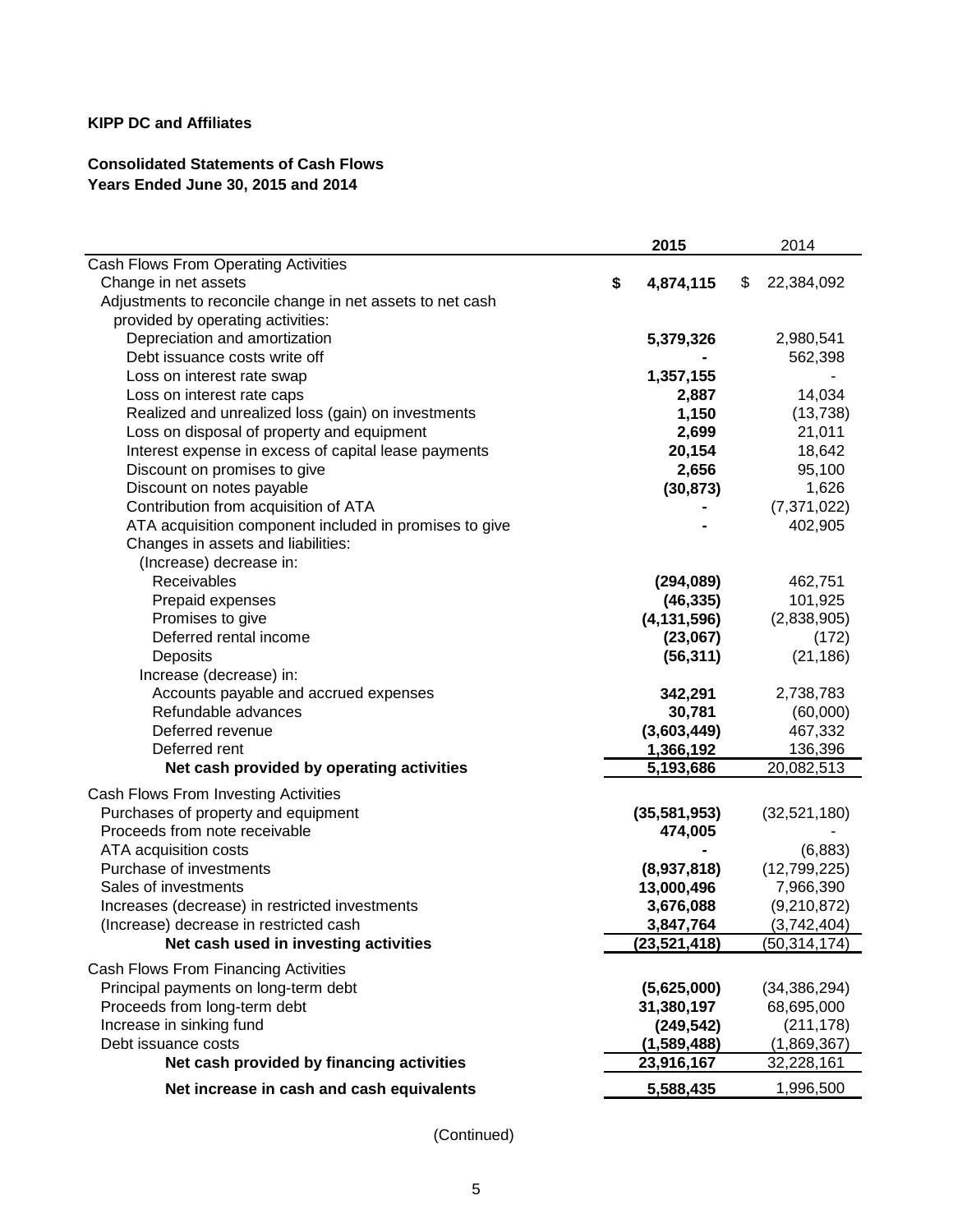# **Consolidated Statements of Cash Flows (Continued) Years Ended June 30, 2015 and 2014**

|   | 2015       |           | 2014      |
|---|------------|-----------|-----------|
|   |            |           |           |
| 5 |            | Ъ         | 5,337,354 |
|   | 12,922,289 |           | 7,333,854 |
|   | 3,322,393  |           | 2,424,400 |
|   | 5.309.931  |           | 3,957,514 |
|   |            | 7,333,854 |           |

See Notes to Consolidated Financial Statements.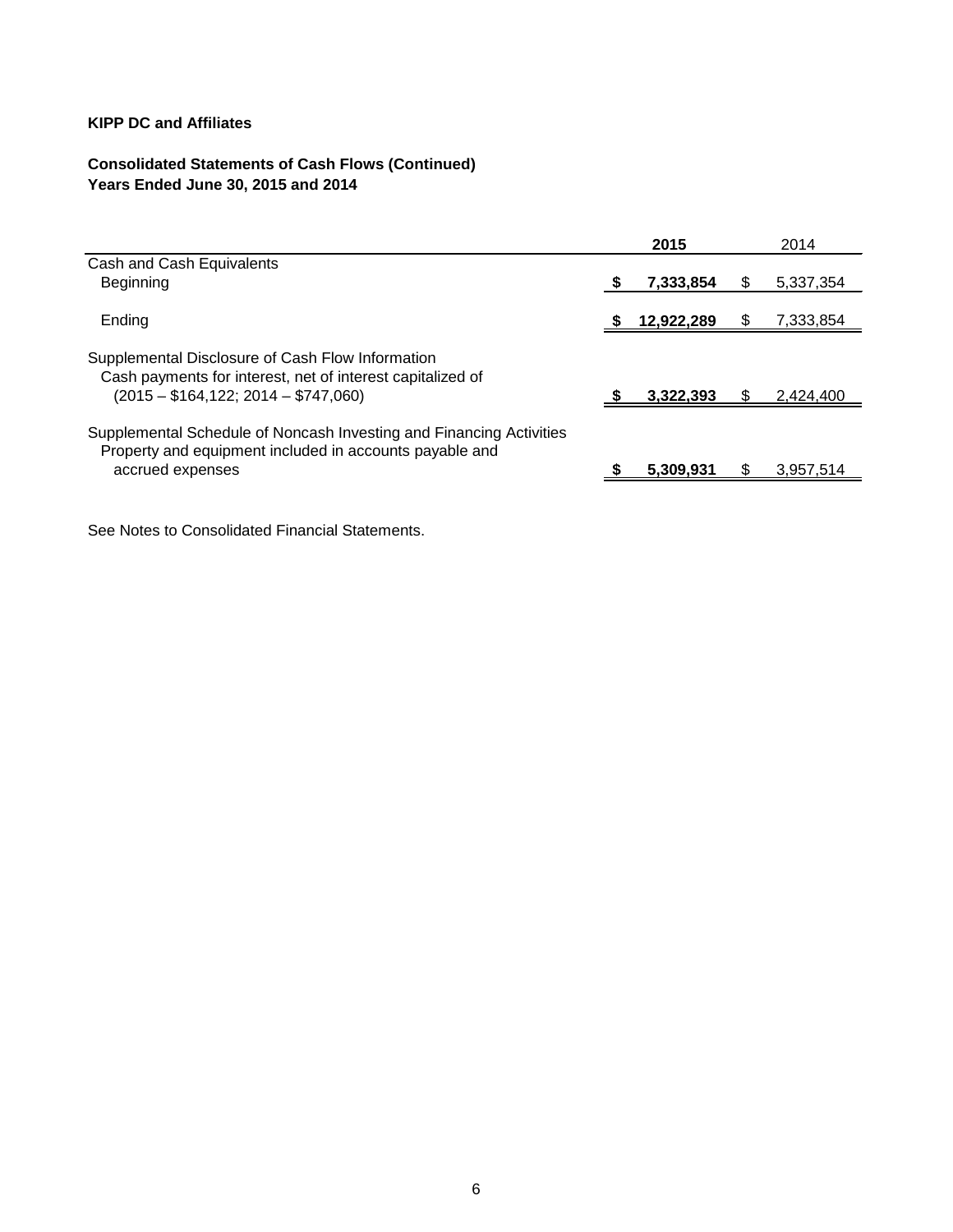## **Notes to Consolidated Financial Statements**

## **Note 1. Nature of Activities and Significant Accounting Policies**

**Nature of activities:** KIPP DC and Affiliates is comprised of four entities: KIPP DC, Woodrock LLC, KIPP DC – Douglass QALICB, Inc. (Douglass QALICB), and KIPP DC – Shaw QALICB, Inc. (Shaw QALICB). KIPP DC was organized for the purpose of operating a public charter school that raised expectations of public education in underserved communities in Washington, D.C. KIPP DC's mission is to support students in developing the knowledge skills and character needed to succeed in top-quality high schools, colleges, and the competitive world beyond. KIPP DC operates independently and has its own Board of Directors responsible for its operation but elects to have membership in the KIPP Network of Schools.

KIPP DC operates 15 schools: five early childhood schools (LEAP Academy, Discover Academy, Grow Academy, Connect Academy and Arts & Technology Academy); five elementary schools (Promise Academy, Heights Academy, Lead Academy, Spring Academy and Quest Academy); four middle schools (KEY Academy, AIM Academy, WILL Academy and Northeast Academy); and one high school (KIPP DC College Preparatory).

On September 6, 2006, KIPP DC purchased 100% of the interest in Woodrock LLC (Woodrock). Woodrock holds the lease for the property and improvements at 421 Alabama Avenue, SE in Washington, D.C.; this lease is Woodrock's only activity. KIPP DC is the sole member of Woodrock, and the company is a disregarded entity for tax purposes.

On May 7, 2009, KIPP DC obtained a master loan and disbursement agreement (the Agreement) in the principal amount of \$13,859,486 by entering into a transaction structured to qualify for the New Markets Tax Credit (NMTC), as outlined in Internal Revenue Code (IRC) Section 45D. An additional \$10,000,000 was disbursed under this transaction on September 1, 2010. As part of the transaction, KIPP DC formed KIPP DC – Douglass QALICB, Inc. (Douglass QALICB) to meet the necessary structuring requirements to qualify for the NMTC. Douglass QALICB is a non-profit corporation formed under the laws of the District of Columbia. The Agreement was established to fund the development and renovation of the property located at 2600 Douglass Road, SE, Washington, D.C. (the Property) for use as an educational facility that houses an early childhood school, an elementary school, a middle school and a college preparatory high school (The high school has since been moved to another location). KIPP DC is the leasehold owner of the Property pursuant to a Ground Lease Agreement dated March 6, 2009, between the District of Columbia, a municipal corporation by and through its Chief Property Management Officer on behalf of the Department of Public Schools, as lessor, and KIPP DC, as lessee. KIPP DC assigned the lease to Douglass QALICB and Douglass QALICB, in turn, subleased the Property back to KIPP DC.

On October 4, 2011, KIPP DC entered into a credit agreement in the principal amount of \$23,520,000 as part of the transaction structured to qualify for the NMTC, as outlined in IRC Section 45D. As part of the transaction, KIPP DC formed KIPP DC – Shaw QALICB, Inc. (Shaw QALICB) to meet the necessary structuring requirements to qualify for the NMTC. Shaw QALICB is a not-for-profit corporation formed under the laws of the District of Columbia. The agreement was established to fund renovations at the Shaw Campus for use as an educational facility that houses an early childhood school, an elementary school, and a middle school. KIPP DC is the leasehold owner of the property pursuant to a Ground Lease Agreement dated August 11, 2011, between the District of Columbia, a municipal corporation by and through its Chief Property Management Officer on behalf of the Department of Public Schools, as lessor, and KIPP DC, as lessee. KIPP DC assigned the lease to Shaw QALICB and Shaw QALICB, in turn, subleased the property back to KIPP DC.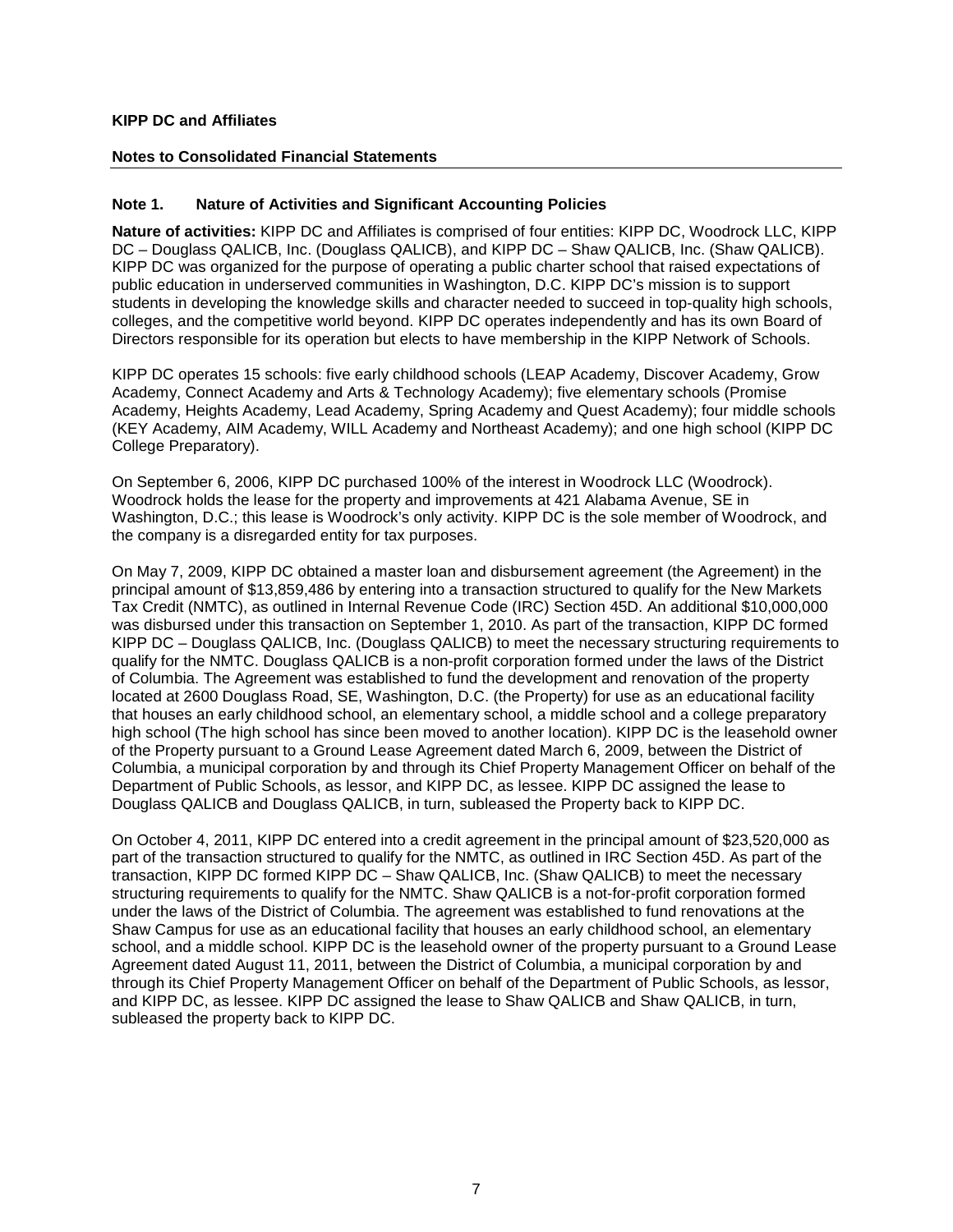## **Notes to Consolidated Financial Statements**

## **Note 1. Nature of Activities and Significant Accounting Policies (Continued)**

KIPP DC Supporting Corp. (KIPP DC SC) was formed in September 2014 for charitable, educational and literary purposes within the meaning of Section 501(c)(3) of the Internal Revenue Code, specifically for providing funds for the benefit of, and to support all aspects of the mission of KIPP DC by acquiring, holding and managing assets for use by KIPP DC where doing so may result in lower costs or greater efficiencies for KIPP DC. KIPP DC has no majority board representation, and has an overlap of only one board member for the year ended June 30, 2015. As such, KIPP DC and KIPP DC SC are considered related parties, but are not consolidated for financial reporting purposes.

In the accompanying notes to the consolidated financial statements, KIPP DC and Affiliates are collectively referred to as KIPP DC.

A summary of KIPP DC's significant accounting policies follows:

**Basis of accounting:** The accompanying consolidated financial statements are presented in accordance with the accrual basis of accounting, whereby unconditional support is recognized when received, revenue is recognized when earned and expenses are recognized when incurred.

**Principles of consolidation:** The accompanying consolidated financial statements include the accounts of KIPP DC, Woodrock, Douglass QALICB, and Shaw QALICB. All significant intercompany balances and transactions have been eliminated in the consolidation.

**Basis of presentation:** The financial statement presentation follows the recommendations of the Financial Accounting Standards Board (FASB) Accounting Standards Codification (ASC). As required by the Not-for-Profit Topic of the FASB Accounting Standards Codification, *Financial Statements of Not-for-Profit Organizations*, KIPP DC is required to report information regarding its financial position and activities according to three classes of net assets: unrestricted net assets, temporarily restricted net assets and permanently restricted net assets. KIPP DC did not have any permanently restricted net assets at June 30, 2015 and 2014.

**Charter school agreement:** On June 4, 2001, KIPP DC entered into a 15-year Charter School Agreement (the Agreement) with the District of Columbia Public Charter School Board. Under the terms of the Agreement, KIPP DC will operate a school for students of certain ages in grades five through eight. On June 19, 2006, the Agreement was amended to include elementary school grades, as well as high school grades.

**Cash and cash equivalents:** KIPP DC considers all highly liquid investments purchased with an original maturity of three months or less to be cash equivalents. Cash and cash equivalents held in the investment portfolio are excluded from cash and cash equivalents in reporting cash flows. Management maintains cash and cash equivalents as working capital to be used as needed.

**Financial risk:** KIPP DC maintains cash in bank deposit accounts which, at times, may exceed federally insured limits. KIPP DC has not experienced any losses in such accounts. KIPP DC believes it is not exposed to any significant financial risk on cash.

KIPP DC invests in a professional managed portfolio that contains money market funds and certificates of deposit. Such investments are exposed to various risk such as market and credit risk. Due to the level of risk associated with such investments, and the level of uncertainty related to changes in the value of such investments, it is at least reasonably possible that changes in risks in the near term could materially affect investment balances and the amounts reported in the financial statements.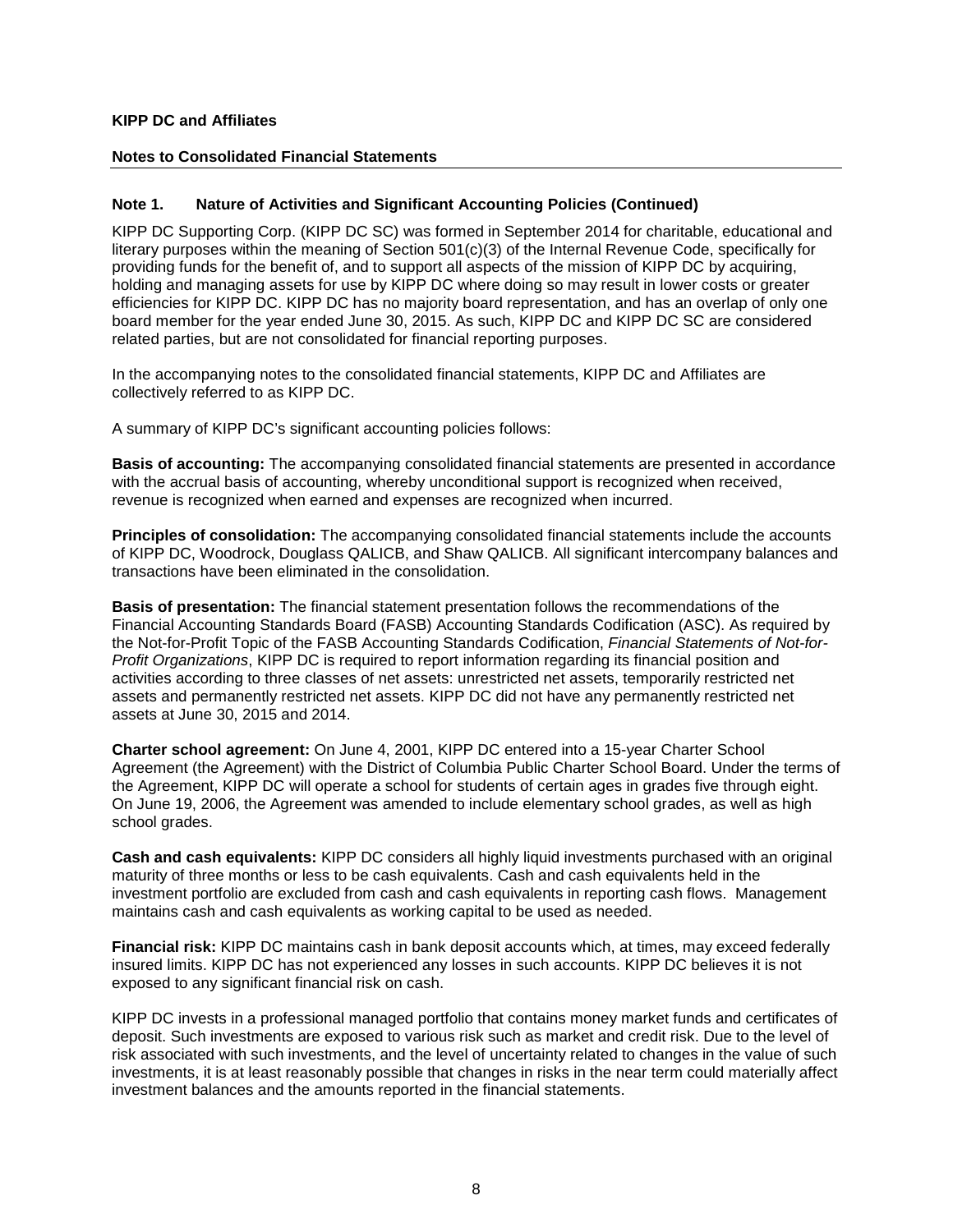#### **Notes to Consolidated Financial Statements**

## **Note 1. Nature of Activities and Significant Accounting Policies (Continued)**

**Receivables:** Receivables are carried at original invoice amounts less an estimate made for doubtful receivables based on a review of all outstanding amounts on a monthly basis. Management determines the allowance for doubtful accounts by identifying troubled accounts and using historical experience applied to an aging of accounts. Receivables are written off when deemed uncollectible. Recoveries of receivables previously written off are recorded when received. Management believes that an allowance was not required based on its evaluation of collectability of receivables at June 30, 2015 and 2014.

**Promises to give:** Contributions are recognized when the donor makes a written promise to give that is, in substance, unconditional. Contributions that are restricted by the donor are reported as increases in unrestricted net assets if the restrictions expire in the fiscal year in which the contributions are recognized. The allowance for doubtful promises to give is based on management's evaluation of the status of existing promises to give and historical results. Management has determined that receivables are fully collectible, and there was no allowance for doubtful receivables at June 30, 2015. The provision for an allowance for doubtful accounts as of June 30, 2014 was \$71,100.

**Investments:** Investments in equity securities with readily determinable fair values and all investments in debt securities are reflected at fair market value. To adjust the carrying value of these investments, the change in fair market value is recorded as a component of investment income or loss in the consolidated statements of activities.

**Property and equipment:** Property and equipment are recorded at cost. Depreciation is computed using the straight-line method over the estimated useful life of the related asset, ranging from 3 to 40 years. Normal repairs and maintenance are expensed as incurred. KIPP DC capitalizes all property and equipment purchased with a cost of \$5,000 or more.

**Valuation of long-lived assets**: KIPP DC accounts for the subsequent measurement of certain longlived assets in accordance with subsections of the FASB Accounting Standards Codification Topic *Property, Plant and Equipment* that address *Impairment or Disposal of Long-Lived Assets*. The accounting standard requires that property, plant and equipment and certain identifiable intangible assets be reviewed for impairment whenever events or changes in circumstances indicate that the carrying amount of an asset may not be recoverable. Recoverability of the long-lived asset is measured by a comparison of the carrying amount of the asset to future undiscounted net cash flows expected to be generated by the asset. If such assets are considered to be impaired, the impairment to be recognized is measured by the amount by which the carrying amount of the assets exceeds the estimated fair value of the assets. Assets to be disposed of are reported at the lower of the carrying amount or fair value, less costs to sell.

**Interest rate swap agreement:** The fair value of the interest rate swap agreements is the estimated amount that the bank or financial institution would receive or pay to terminate the swap agreement at the reporting date, taking into account current interest rates and the current credit worthiness of the swap counter parties.

**Interest rate cap agreement:** The fair value of the interest rate cap agreement is the estimated amount that KIPP DC would receive to sell the cap agreement to a market participant at the reporting date, taking into account current interest rates and the current credit worthiness of the cap counter parties.

**Debt issuance costs:** KIPP DC paid certain customary fees, as required, to secure the notes payable used to finance the construction of its new schools. These fees have been capitalized and are being amortized over the term of the notes payable using the effective interest method.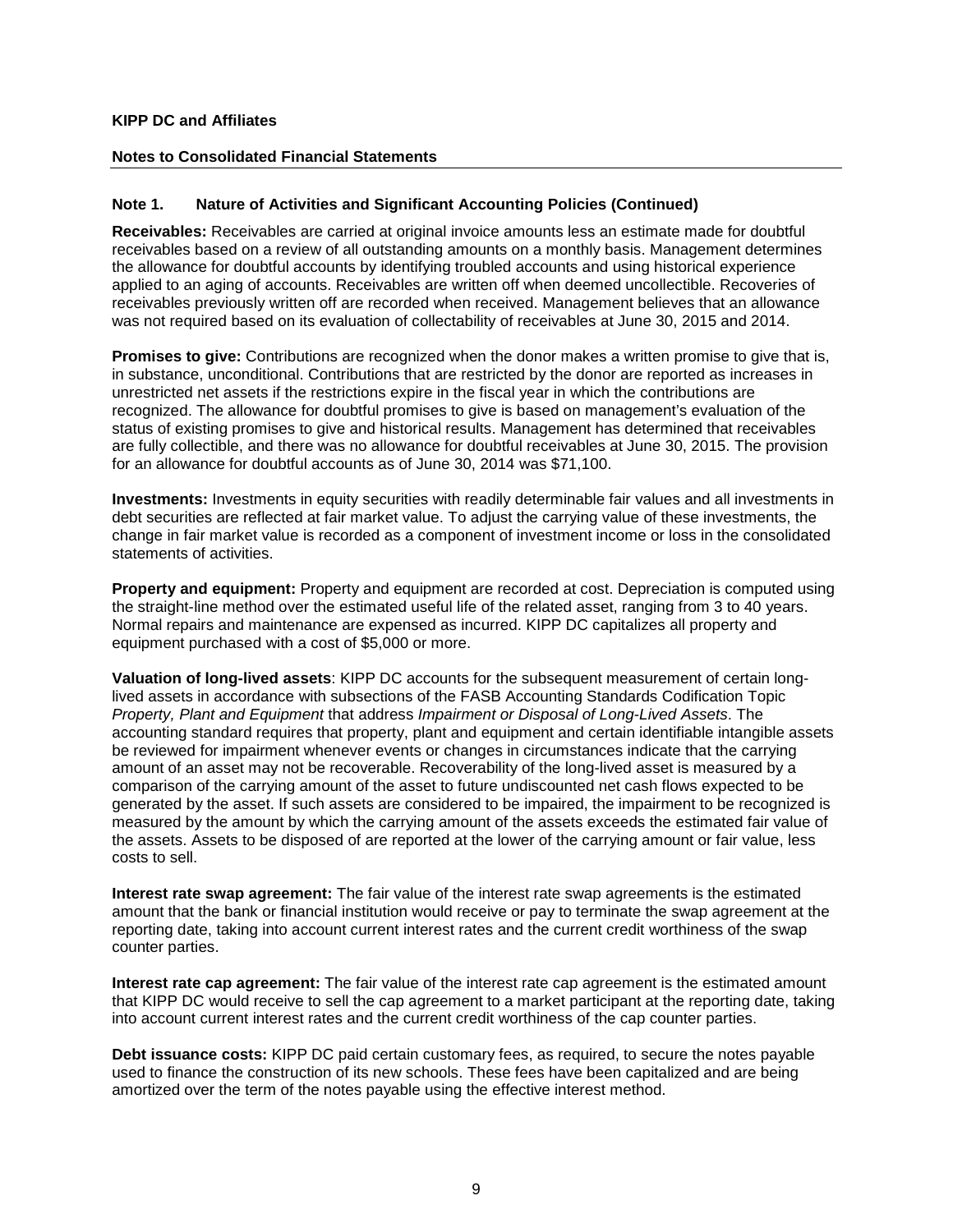#### **Notes to Consolidated Financial Statements**

#### **Note 1. Nature of Activities and Significant Accounting Policies (Continued)**

**Deferred rent:** KIPP DC has various lease agreements. The leases include annual escalations that are being allocated on a straight-line basis over the term of the lease as an offset against each period's rent expense. The deferred rent liability on the accompanying statement of financial position represents the cumulative difference between the monthly rent expense and rent paid.

**Allocation of expenses:** Expenses are either directly charged to program services as incurred or proportionately allocated to functional categories based on various allocation methods.

**Net assets:** Unrestricted net assets are the net assets that are neither permanently restricted nor temporarily restricted by donor-imposed stipulations.

Temporarily restricted net assets result from contributions whose use is limited by donor-imposed stipulations that either expire by passage of time or can be fulfilled and removed by actions of KIPP DC pursuant to these stipulations. Temporarily restricted net assets are reported as unrestricted net assets if the restrictions are met in the same period received. Net assets may be temporarily restricted for various purposes, such as use in future periods or use for specified purposes. Temporarily restricted net assets were released from restrictions during the years ended June 30, 2015 and 2014, for various purposes, including elementary school development, teacher training, new school start-up, college access programs, other academic support, facilities and growth. At June 30, 2015 and 2014, temporarily restricted net assets represented amounts restricted for specific education-related expenses and future periods.

**Per-pupil allocation:** KIPP DC receives a per student allocation from the District of Columbia to cover the cost of academic and facilities expenses. Pupil allocation revenue is recognized in the period when it is earned, which is the school year for which the allocation is made. Unearned pupil allocation received is recorded as deferred revenue.

**Grants:** KIPP DC receives grants from federal agencies and private grantors for various purposes. Receivables related to grant awards are recorded to the extent unreimbursed expenditures have been incurred for the purposes specified by an approved grant or award. KIPP DC defers grant revenue received under approved awards from grantors to the extent amounts received exceed expenditures incurred for the purposes specified under the grant restrictions. These deferred grants are recorded as refundable advances.

**Contributed services:** KIPP DC receives contributions of services toward the fulfillment of program objectives and general operations. Those services, which meet the criteria for recognition, have been included in revenue and expense categories.

**Sublease rental income:** Sublease rental income is being recognized on a straight-line basis based on the aggregate minimum rental payments called for in the lease agreements over the applicable lease terms.

**Fair value of financial instruments:** The carrying amounts of cash and cash equivalents, accounts receivable, and accounts payable and accrued liabilities approximate fair value because of the short-term maturity of these instruments. The carrying amount of variable rate long-term debt approximates fair value, because the interest rates on these instruments fluctuate with market interest rates offered to KIPP DC for debt with similar terms and maturities. For fixed rate long-term debt, fair value is based on quoted market prices or dealer quotes for the identical or similar instruments in inactive markets, or other inputs that are observable or can be corroborated by observable market data. The carrying amount of fixed rate long-term debt approximates fair value. Investments, the interest rate swap and the interest rate cap are carried at fair value.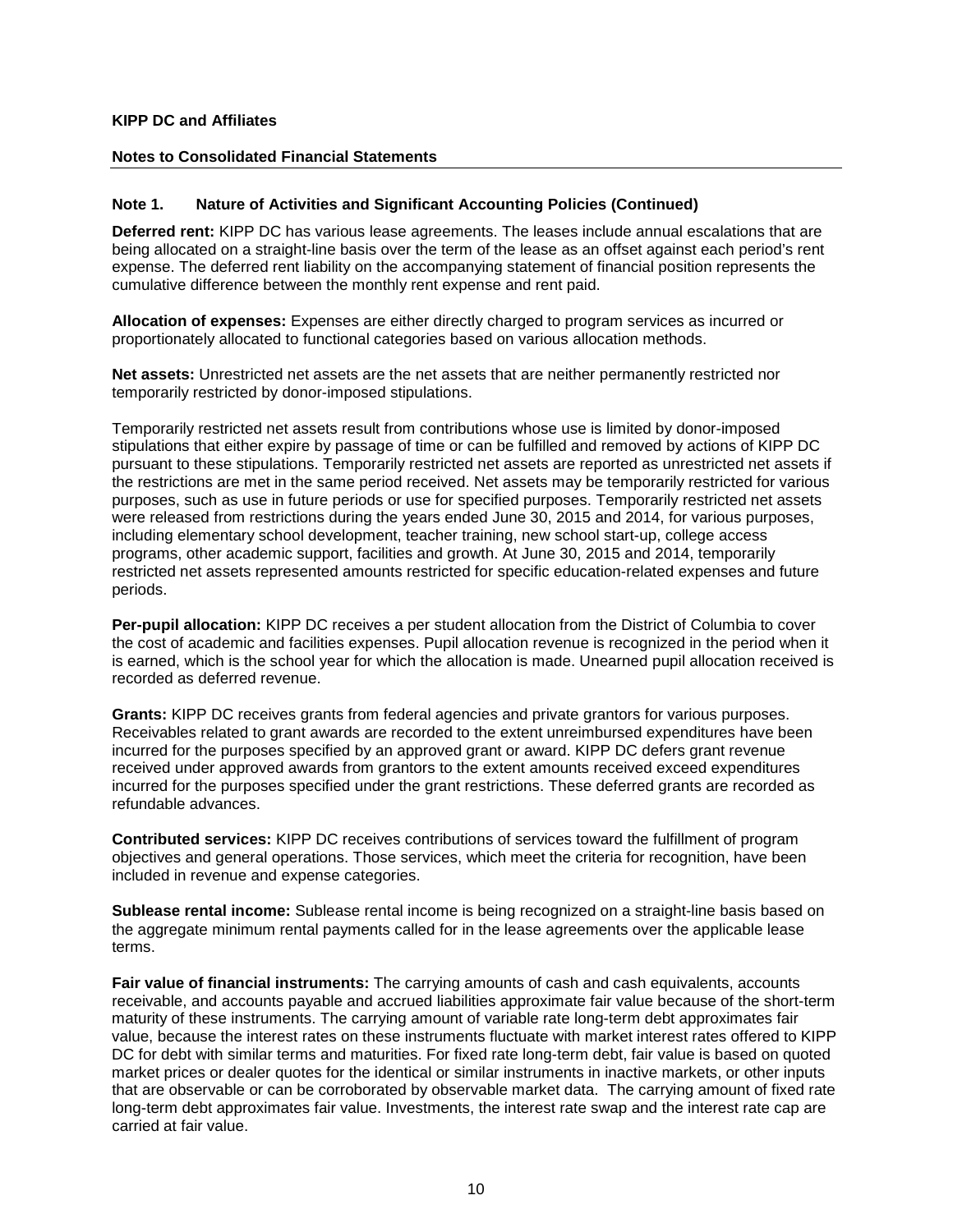## **Notes to Consolidated Financial Statements**

## **Note 1. Nature of Activities and Significant Accounting Policies (Continued)**

**Tax status:** KIPP DC is a tax-exempt organization under Section 501(c)(3) of the IRC and is not considered to be a private foundation. KIPP DC is exempt from federal taxes on income other than unrelated business income. KIPP DC did not have any net unrelated business income for the years ended June 30, 2015 and 2014. Douglass QALICB is a District of Columbia non-stock, non-profit organization. Shaw QALICB is a District of Columbia non-stock, non-profit organization. Douglass QALICB may file for tax-exempt status under Section 501(c)(2).

KIPP DC follows the accounting standard on accounting for uncertainty in income taxes, which addresses the determination of whether tax benefits claimed or expected to be claimed on a tax return should be recorded in the financial statements. Under this guidance, KIPP DC may recognize the tax benefit from an uncertain tax position only if it is more-likely-than-not that the tax position will be sustained on examination by taxing authorities based on the technical merits of the position. The tax benefits recognized in the financial statements from such a position are measured based on the largest benefit that has a greater than 50% likelihood of being realized upon ultimate settlement. The guidance on accounting for uncertainty in income taxes also addresses de-recognition, classification, interest and penalties on income taxes and accounting in interim periods.

Interest and penalties associated with unrecognized tax benefits are classified as additional income taxes in the consolidated statements of activities.

KIPP DC files income tax returns in the U.S. federal jurisdiction. As of June 30, 2015, there were no material unrecognized/derecognized tax benefits or tax penalties or interest. Generally, KIPP DC is no longer subject to U.S. federal income tax examinations by tax authorities for years before 2012.

**Use of estimates:** The preparation of financial statements requires management to make estimates and assumptions that affect the reported amounts of assets and liabilities, the disclosure of contingent assets and liabilities at the date of the financial statements, and the reported amounts of revenue and expenses during the reporting period. Actual results could differ from those estimates.

**Reclassifications:** Certain items in the June 30, 2014, summarized comparative financial information have been reclassified to conform to the June 30, 2015, financial statement presentation. The reclassifications had no effect on the previously reported change in net assets or net assets.

**Pending accounting pronouncement:** In April 2015, the FASB issued Accounting Standards Update (ASU) No. 2015-03, *Simplifying the Presentation of Debt Issuance Costs*, which requires that debt issuance costs related to a recognized debt liability be presented on the balance sheet as a direct deduction from the carrying amount of that debt liability, consistent with debt discounts. The ASU is effective for KIPP DC for the year ending June 30, 2017, but early adoption is permissible.

**Subsequent events:** Subsequent events have been evaluated through October 28, 2015, which is the date the consolidated financial statements were issued.

## **Note 2. Restricted Cash and Investments**

Under the terms of certain notes payable and construction agreements, KIPP DC is required to maintain minimum balances with financial institutions. In addition, unspent proceeds from notes payable are restricted for specific purposes.

At June 30, 2015 and 2014, \$2,075,512 and \$5,923,276 in cash, and \$6,774,552 and \$10,450,640 in investments, were restricted for these purposes, respectively.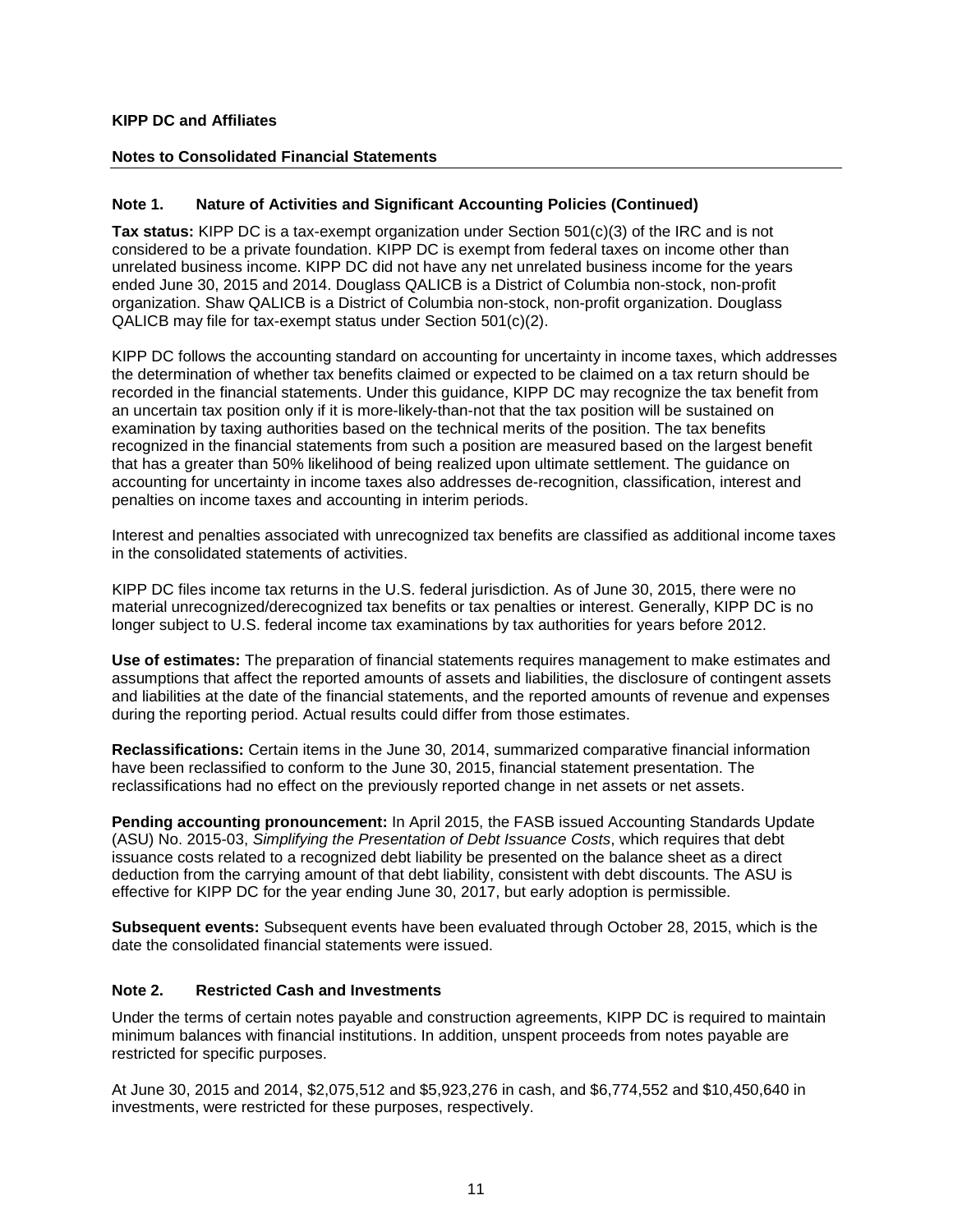## **Notes to Consolidated Financial Statements**

## **Note 2. Restricted Cash and Investments (Continued)**

During the year end June 30, 2014, KIPP DC entered into a loan agreement with PNC bank in connection with the ATA acquisition (see Note 3). The loan term required KIPP DC to maintain a deposit account with the bank in an amount at no time to be less than the principal amount of the loan outstanding. At June 30, 2015 and 2014, the cash amount of \$8,102 and \$5,625,123 was restricted for this purpose. In addition, restricted cash included \$230,323 and \$298,153 at June 30, 2015 and 2014, respectively, related to the KIPP DC – Shaw QALICB, Inc. City First Capital XX, LLC note payable. The other restricted cash balances at June 30, 2015, of \$1,837,087 relate to restricted amounts pertaining to loans acquired for the Hamilton campus project.

Restricted investments of \$6,324,387 and \$10,450,640 at June 30, 2015 and 2014, respectively, were due to requirements of the D.C. Revenue Bonds, KIPP DC Issue, Series 2013A. The investment is restricted for bond project fund, debt service fund and debt service reserve. Other restricted investments of \$450,165 at June 30, 2015, were due to requirements of the D.C Variable Rate Revenue Bonds Series 2014 bonds.

## **Note 3. Acquisition**

On June 11, 2014, KIPP DC acquired the asset of Arts and Technology Academy (ATA), a former District of Columbia non-profit corporation and public charter school. KIPP DC was authorized by the Public Charter School Board (PCSB) to become replacement operator at the former ATA campus starting in academic year 2014-2015.

On June 27, 2014, KIPP DC entered into a loan agreement with PNC bank to obtain financing for the acquisition of assets and repayment of loan obligations of ATA. In conjunction with the acquisition, fair value of assets and a non-cash contribution were received from ATA as follows:

| Fair value of property acquired                          | 12,600,000  |
|----------------------------------------------------------|-------------|
| Cash paid in conjunction with ATA acquisition            | (6,883)     |
| Cash transfer to ATA (paid off balance at ATA bank loan) | (5,625,000) |
| Promise to give, net, from ATA                           | 402.905     |
| Contribution received in acquisition of ATA              | 7,371,022   |

## **Note 4. Promises to Give**

Promises to give at June 30, 2015 and 2014, consist of the following:

|                                   | 2015                     | 2014          |
|-----------------------------------|--------------------------|---------------|
|                                   |                          |               |
| One year or less                  | 1,987,496                | \$<br>685,000 |
| One to five years                 | 4,638,000                | 1,880,000     |
|                                   | 6,625,496                | 2,565,000     |
| Less discount on promises to give | (99, 956)                | (97, 300)     |
| Less allowance                    | $\overline{\phantom{0}}$ | (71, 100)     |
|                                   | 6,525,540                | 2,396,600     |

In addition, KIPP DC has conditional promises to give of a maximum of \$2,852,000. Future payments are contingent upon KIPP DC meeting certain milestones documented in the pledge agreement. No amounts for conditional promises to give have been recorded in the consolidated financial statements.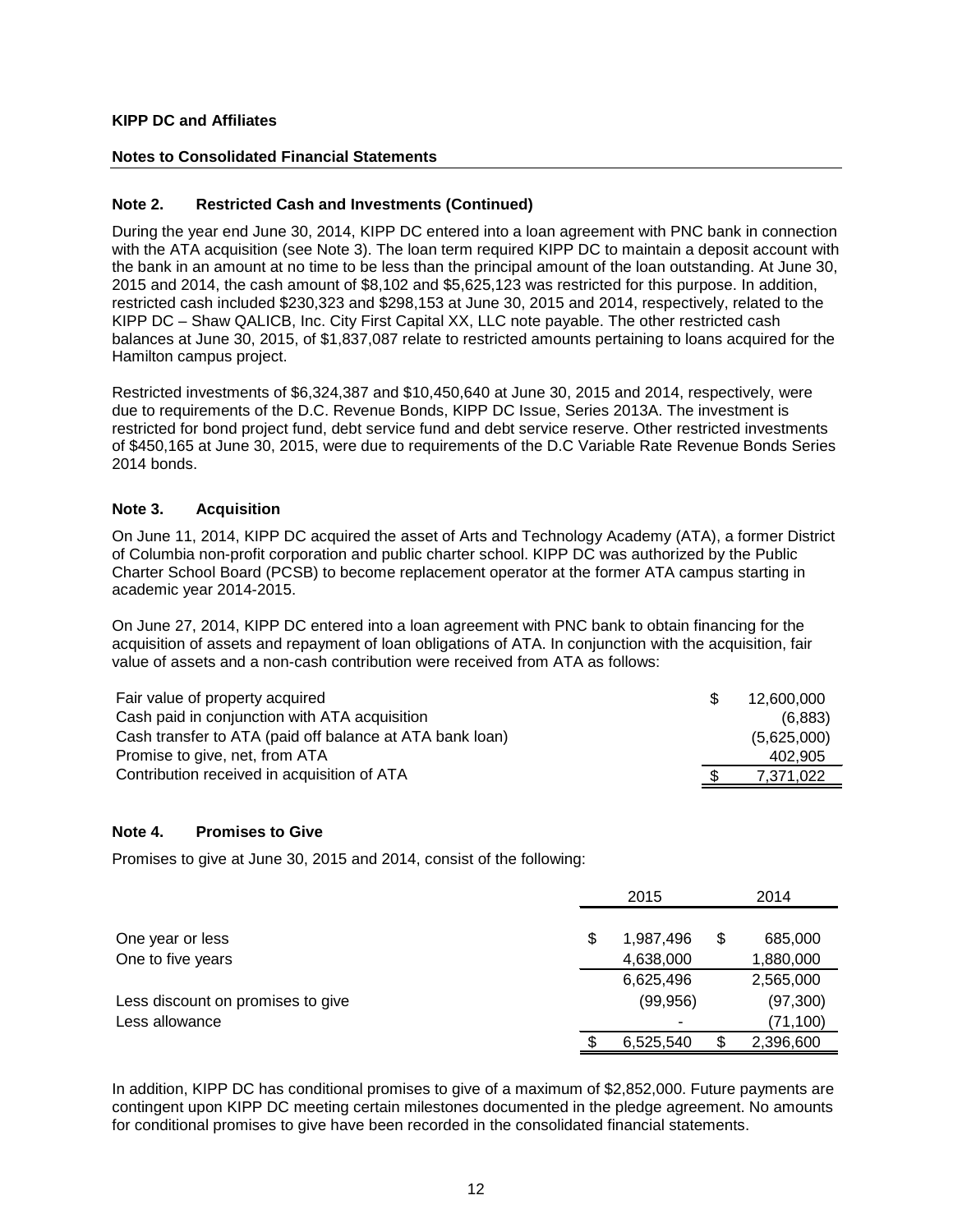#### **Notes to Consolidated Financial Statements**

#### **Note 5. Investments**

Investments and restricted investments at June 30, 2015 and 2014, consist of the following:

|                                                                                      | 2015                                       |   | 2014                               |
|--------------------------------------------------------------------------------------|--------------------------------------------|---|------------------------------------|
| Money market funds - U.S. Treasury securities<br>Certificates of deposit<br>Equities | 43.145.192<br>15.100.000<br>$\blacksquare$ | S | 36,540,002<br>29,345,850<br>99,256 |
|                                                                                      | 58,245,192                                 |   | 65,985,108                         |

The end of year unrestricted investment balance was approximately \$51.5 million. This consists of four primary components: 1) approximately \$27 million (or 120 days cash on hand) required as part of the KIPP DC Master Trust Indenture and other debt covenants related to the Series 2013 and Series 2014 bonds, 2) approximately \$17.6 million which management anticipates using to pay off outstanding debt related to the Douglass campus in the spring of 2016, 3) approximately \$4 million anticipated to be used in FY16 as the equity contribution for the Blaine/Smilow campus renovation, and 4) approximately \$2.9 million held as capital improvement reserves for all existing campuses.

Although these investments are considered unrestricted for accounting purposes, management considers the full investment balance as required to meet the KIPP DC Master Trust Indenture and other debt covenants, responsibly pay down debt, and make necessary capital improvements.

Investment income for the years ended June 30, 2015 and 2014, consists of the following:

|                                                               | 2015              | 2014             |
|---------------------------------------------------------------|-------------------|------------------|
| Interest and dividends<br>Realized and unrealized (loss) gain | 71.665<br>(1.150) | 82.413<br>13,738 |
|                                                               | 70.515            | 96,151           |

## **Note 6. Property and Equipment**

Property and equipment at June 30, 2015, and depreciation expense for the year then ended consist of the following:

|                           | Estimated         |                   |              | Accumulated | <b>Net</b>      | Depreciation    |
|---------------------------|-------------------|-------------------|--------------|-------------|-----------------|-----------------|
| <b>Asset Category</b>     | Useful Lives      | Cost              | Depreciation |             | Value           | Expense         |
|                           |                   |                   |              |             |                 |                 |
| Land                      |                   | \$<br>8,900,235   | \$           | -           | \$<br>8.900.235 | \$              |
| Building and improvements | 28 to 40 years    | 41,373,600        |              | 6,574,070   | 34,799,530      | 1,218,026       |
| Computer equipment        | 3 years           | 518,167           |              | 385,051     | 133,116         | 99,787          |
| Furniture and equipment   | 5 years           | 308.624           |              | 258,437     | 50,187          | 20,709          |
| Leasehold improvements    | Life of lease (a) | 81,102,707        |              | 8,952,726   | 72,149,981      | 3,861,580       |
| Construction-in-process   |                   | 36,239,484        |              |             | 36,239,484      |                 |
|                           |                   | \$<br>168,442,817 | \$           | 16,170,284  | 152,272,533     | \$<br>5,200,102 |

(a) shorter of the estimated useful life of the asset or lease term.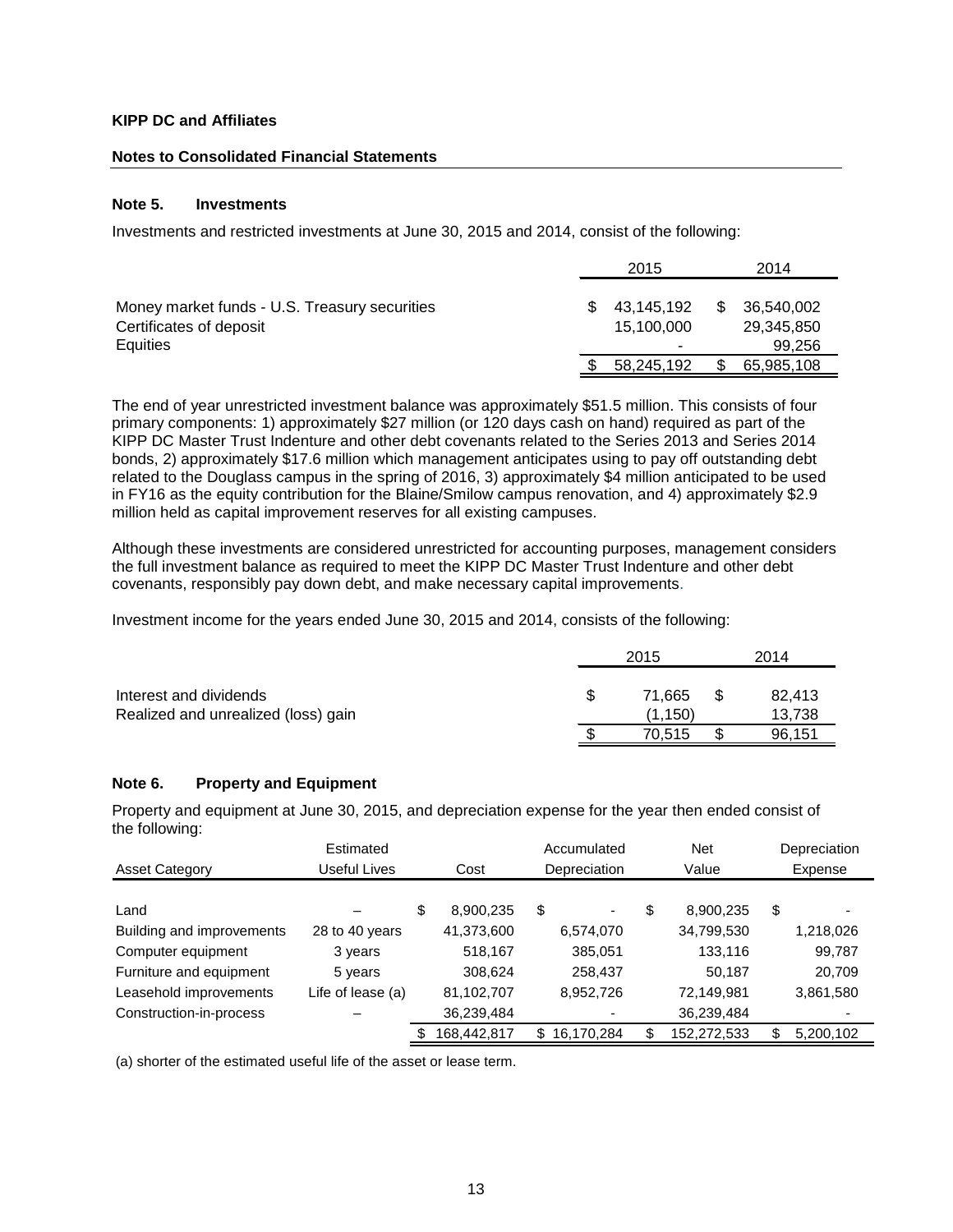## **Notes to Consolidated Financial Statements**

## **Note 6. Property and Equipment (Continued)**

Property and equipment at June 30, 2014, and depreciation expense for the year then ended consisted of the following:

|                           | Estimated         |      |             |              | Accumulated |     | <b>Net</b>  | Depreciation    |       |         |
|---------------------------|-------------------|------|-------------|--------------|-------------|-----|-------------|-----------------|-------|---------|
| <b>Asset Category</b>     | Useful Lives      | Cost |             | Depreciation |             |     |             |                 | Value | Expense |
|                           |                   |      |             |              |             |     |             |                 |       |         |
| Land                      |                   | \$   | 8,900,235   | \$           | -           | S   | 8.900.235   | \$              |       |         |
| Building and improvements | 28 to 40 years    |      | 41,249,030  |              | 5,356,044   |     | 35,892,986  | 945,708         |       |         |
| Computer equipment        | 3 years           |      | 450.940     |              | 285,264     |     | 165,676     | 93,183          |       |         |
| Furniture and equipment   | 5 years           |      | 304.829     |              | 250,810     |     | 54.019      | 31,538          |       |         |
| Leasehold improvements    | Life of lease (a) |      | 68,808,154  |              | 5,091,146   |     | 63,717,008  | 1,792,882       |       |         |
| Construction-in-process   |                   |      | 11,811,040  |              |             |     | 11,811,040  |                 |       |         |
|                           |                   | \$   | 131,524,228 | \$.          | 10,983,264  | \$. | 120,540,964 | \$<br>2,863,311 |       |         |

(a) shorter of the estimated useful life of the asset or lease term.

## **Note 7. Capital Lease**

KIPP DC leases space from an unrelated nonprofit entity under the provisions of a capital lease. The lease expires on January 31, 2035. The terms of the capital lease provide for monthly payments of \$7,500 per month through August 31, 2015, with escalated payments for the remainder of the lease. The carrying value of the leased asset and accumulated depreciation at June 30, 2015 and 2014, were \$2,998,853 and \$3,116,476, respectively.

Future minimum lease payments remaining are as follows:

## Years Ending June 30,

| 2016                              | \$ | 96,000      |
|-----------------------------------|----|-------------|
| 2017                              |    | 96,000      |
| 2018                              |    | 96,000      |
| 2019                              |    | 96,000      |
| 2020                              |    | 96,000      |
| Thereafter                        |    | 2,726,108   |
|                                   |    | 3,206,108   |
| Less amount representing interest |    | (1,828,164) |
|                                   | ጥ  | 1,377,944   |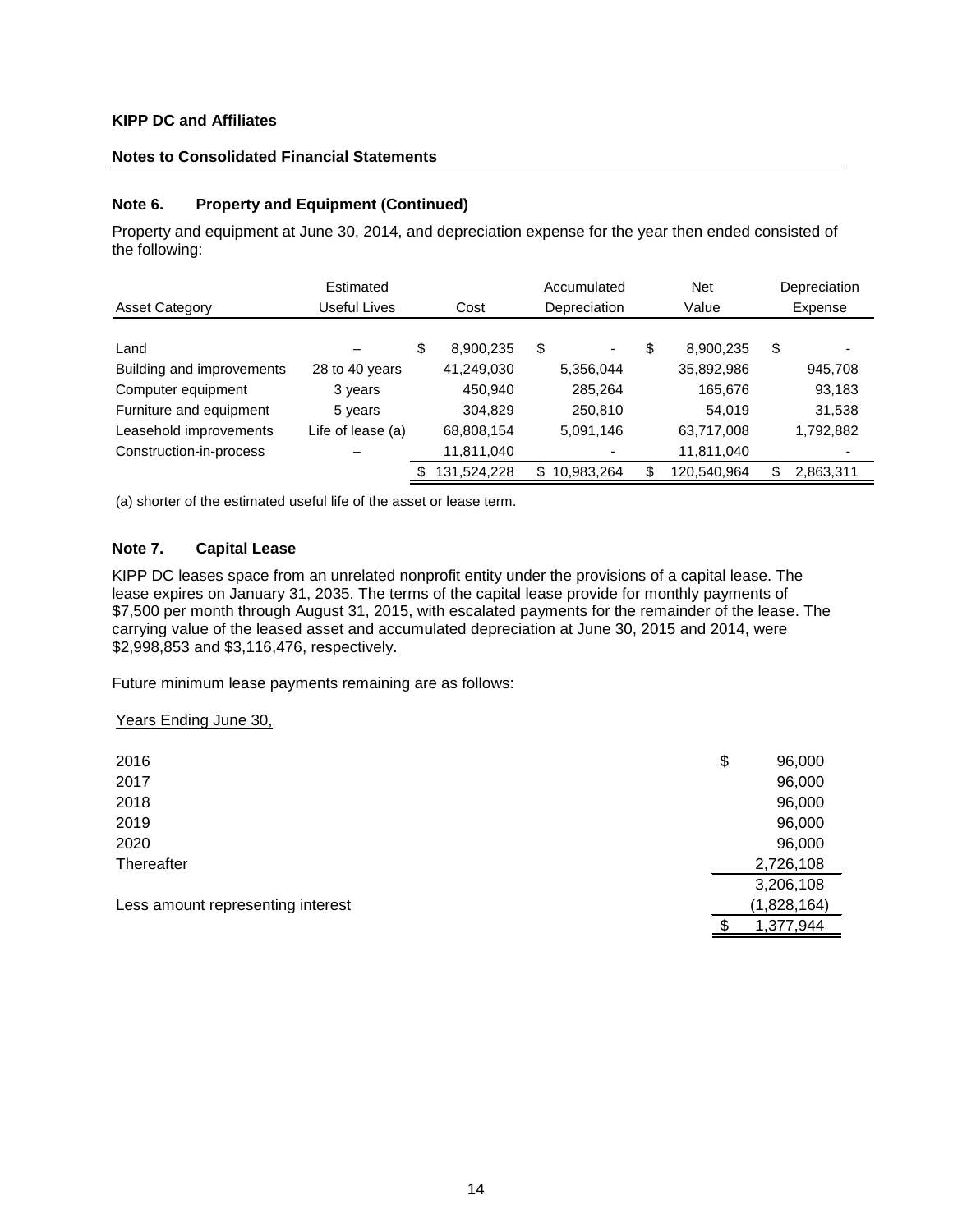# **Notes to Consolidated Financial Statements**

# **Note 8. Notes Payable**

Long-term debt at June 30, 2015 and 2014, consists of the following:

|                                                                                                                                                                                                                                                                                                                                                                                                         | 2015          | 2014          |
|---------------------------------------------------------------------------------------------------------------------------------------------------------------------------------------------------------------------------------------------------------------------------------------------------------------------------------------------------------------------------------------------------------|---------------|---------------|
| KIPP DC:<br>District of Columbia Revenue Bonds (KIPP DC Issue - Series 2013A);<br>fixed semi-annual interest and annual principal payments<br>until July 2048, when the bonds mature.                                                                                                                                                                                                                   | \$ 63,070,000 | \$ 63,070,000 |
| Short-term bridge loan from PNC Bank due on June 27, 2015.<br>This term loan has an interest rate of 0.5% above 30-day LIBOR,<br>adjusting daily.                                                                                                                                                                                                                                                       |               | 5,625,000     |
| District of Columbia Revenue Bonds (KIPP DC Issue - Series 2014);<br>maximum loan amount \$38 million; monthly interest only payments<br>through July 1, 2016; interest rate variable (70% LIBOR + 1.15%);<br>maturity date of June 1, 2046.                                                                                                                                                            | 13,991,197    |               |
| Note payable due to Community Urban Revitalization Enterprises V, LLC;<br>semi-annual interest payments due for the first seven years; interest rate<br>of 1.344%; amortization of principal begins on December 1, 2022; and loan<br>matures on December 1, 2049.                                                                                                                                       | 7,469,000     |               |
| Note payable due to Civic Builders Sub-CDE V, LLC;<br>annual interest payments due for the first seven years; interest rate of 1%;<br>amortization of principal begins on December 1, 2022;<br>and loan matures on December 1, 2049.                                                                                                                                                                    | 6,370,000     |               |
| Note payable due to PNC CDE 55, LP;<br>semi-annual interest payments due for the first seven years; interest rate<br>of 1.344%; amortization of principal begins on December 1, 2022; and loan<br>matures on December 1, 2049.                                                                                                                                                                          | 1,925,000     |               |
| Note payable due to PNC CDE 43, LP;<br>annual interest payments due for the first seven years; interest rate of 1%;<br>amortization of principal begins on December 1, 2022;<br>and loan matures on December 1, 2049.                                                                                                                                                                                   | 1,625,000     |               |
| KIPP DC - Douglass QALICB, Inc.:<br>New Markets Investment 40, LLC promissory note, fixed interest at<br>4.8095%, payable monthly on the first banking day of each month.<br>Balance due in full on May 9, 2044. Per the promissory note, in<br>May 2016, the lender has the option to require prepayment in the<br>amount of \$7,583,726 and thereby, relieve KIPP DC of the remaining<br>balance due. | 13,859,486    | 13,859,486    |
| Bank of America CDE I, LLC loan, fixed interest at 6.110%, payable<br>monthly on the first banking day of each month. Balance due in full on<br>May 9, 2016.<br>(Continued)                                                                                                                                                                                                                             | 10,000,000    | 10,000,000    |
|                                                                                                                                                                                                                                                                                                                                                                                                         |               |               |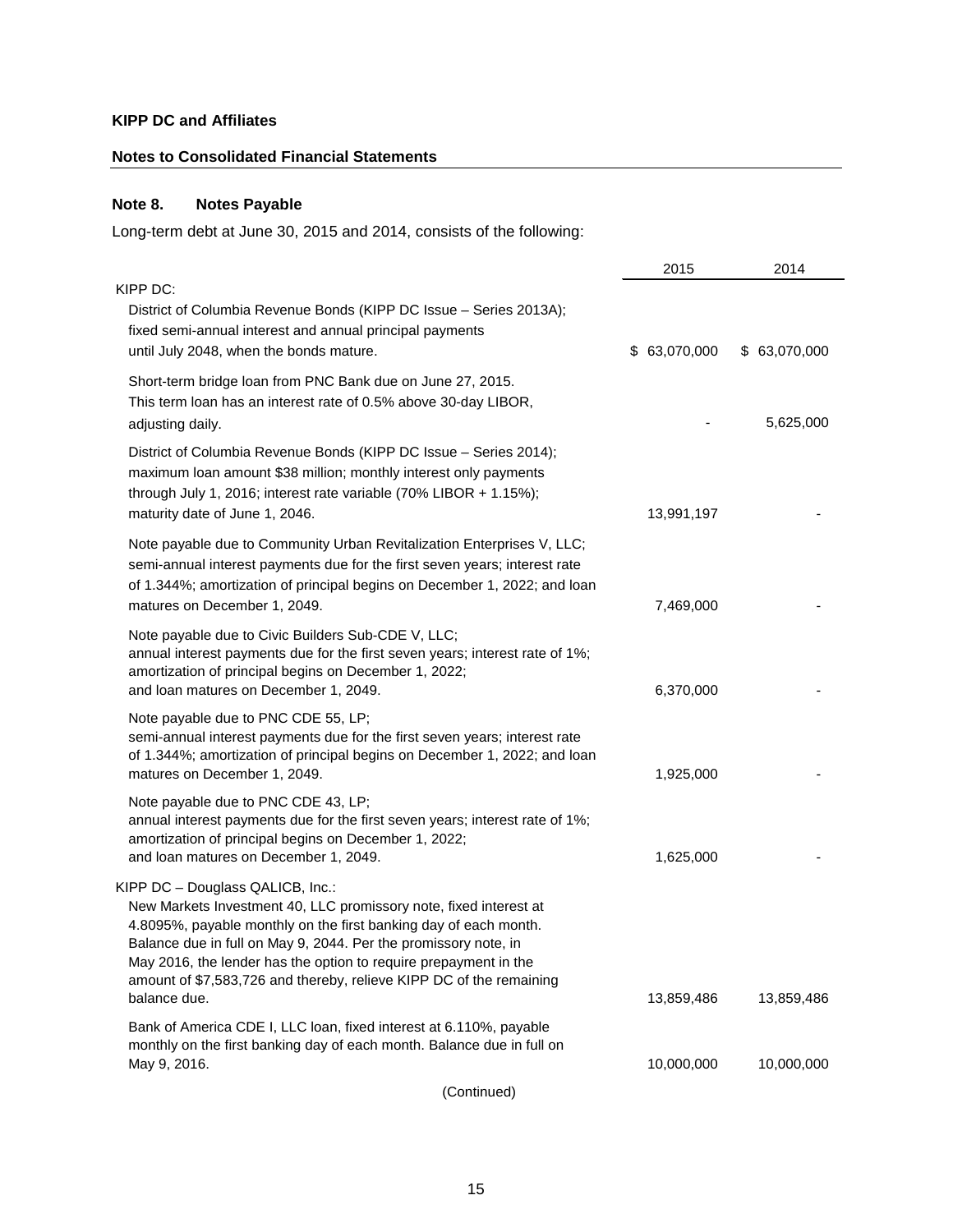## **Notes to Consolidated Financial Statements**

| Note 8.<br><b>Notes Payable (Continued)</b>                                                                                                                                                                                                                                                                                                                                                                                                                                                                                                                                                |                  |               |  |
|--------------------------------------------------------------------------------------------------------------------------------------------------------------------------------------------------------------------------------------------------------------------------------------------------------------------------------------------------------------------------------------------------------------------------------------------------------------------------------------------------------------------------------------------------------------------------------------------|------------------|---------------|--|
|                                                                                                                                                                                                                                                                                                                                                                                                                                                                                                                                                                                            | 2015             | 2014          |  |
| KIPP DC - Shaw QALICB, Inc.:<br>City First Capital XX, LLC note payable agreement entered on October 4,<br>2011. Advances under this note shall bear interest from the date of this<br>note until paid at the rate of 1.00% per annum. Interest payable in equal<br>quarterly installments on the 15th of March, June, September and<br>December of each year. Commencing on December 15, 2018, and<br>continuing on the 15th of March, June, September and December<br>thereafter until maturity on October 4, 2041, equal quarterly payments<br>of principal and interest shall be paid. | \$<br>17,705,702 | \$17,705,702  |  |
| City First Capital XX, LLC note payable agreement entered on October 4,<br>2011. Advances under this note shall bear interest from the date of this<br>note until paid at the rate of 1.00% per annum. Interest payable in equal<br>quarterly installments on the 15th of March, June, September and<br>December of each year. Commencing on December 15, 2018, and<br>continuing on the 15th of March, June, September and December<br>thereafter until maturity on October 4, 2041, equal quarterly payments                                                                             |                  |               |  |
| of principal and interest shall be paid.                                                                                                                                                                                                                                                                                                                                                                                                                                                                                                                                                   | 5,814,298        | 5,814,298     |  |
|                                                                                                                                                                                                                                                                                                                                                                                                                                                                                                                                                                                            | 141,829,683      | 116,074,486   |  |
| Plus premium on note payable                                                                                                                                                                                                                                                                                                                                                                                                                                                                                                                                                               | 697,861          | 728,734       |  |
|                                                                                                                                                                                                                                                                                                                                                                                                                                                                                                                                                                                            | \$142,527,544    | \$116,803,220 |  |

These notes payable are collateralized by cash, pledges on per-pupil funding, liens on net revenues, deeds of trust on land and improvements, deeds of trust on ground leases and leasehold improvements and guarantees from KIPP DC. Inter-creditor agreements govern the allocation of this collateral.

In connection with the various debt agreements, KIPP DC has agreed, among other things, to: (1) maintain debt service coverage of not less than 1.10 to 1.00, and (2) maintain a minimum liquidity ratio.

Annual principal payments on these notes payable at June 30, 2015, are due in future years as follows:

#### Years Ending June 30,

| 2016                    | \$  | 17,583,726  |
|-------------------------|-----|-------------|
| 2017                    |     | 1,460,000   |
| 2018                    |     | 1,660,797   |
| 2019                    |     | 2,465,730   |
| 2020                    |     | 2,536,922   |
| Thereafter              |     | 116,122,509 |
|                         |     | 141,829,684 |
| Premium on note payable |     | 697,860     |
|                         | \$. | 142,527,544 |

Interest capitalized on these notes payable was \$164,122 and \$747,060 for the years ended June 30, 2015 and 2014, respectively. Interest expense was \$5,216,556 and \$4,214,875 for the years ended June 30, 2015 and 2014, respectively.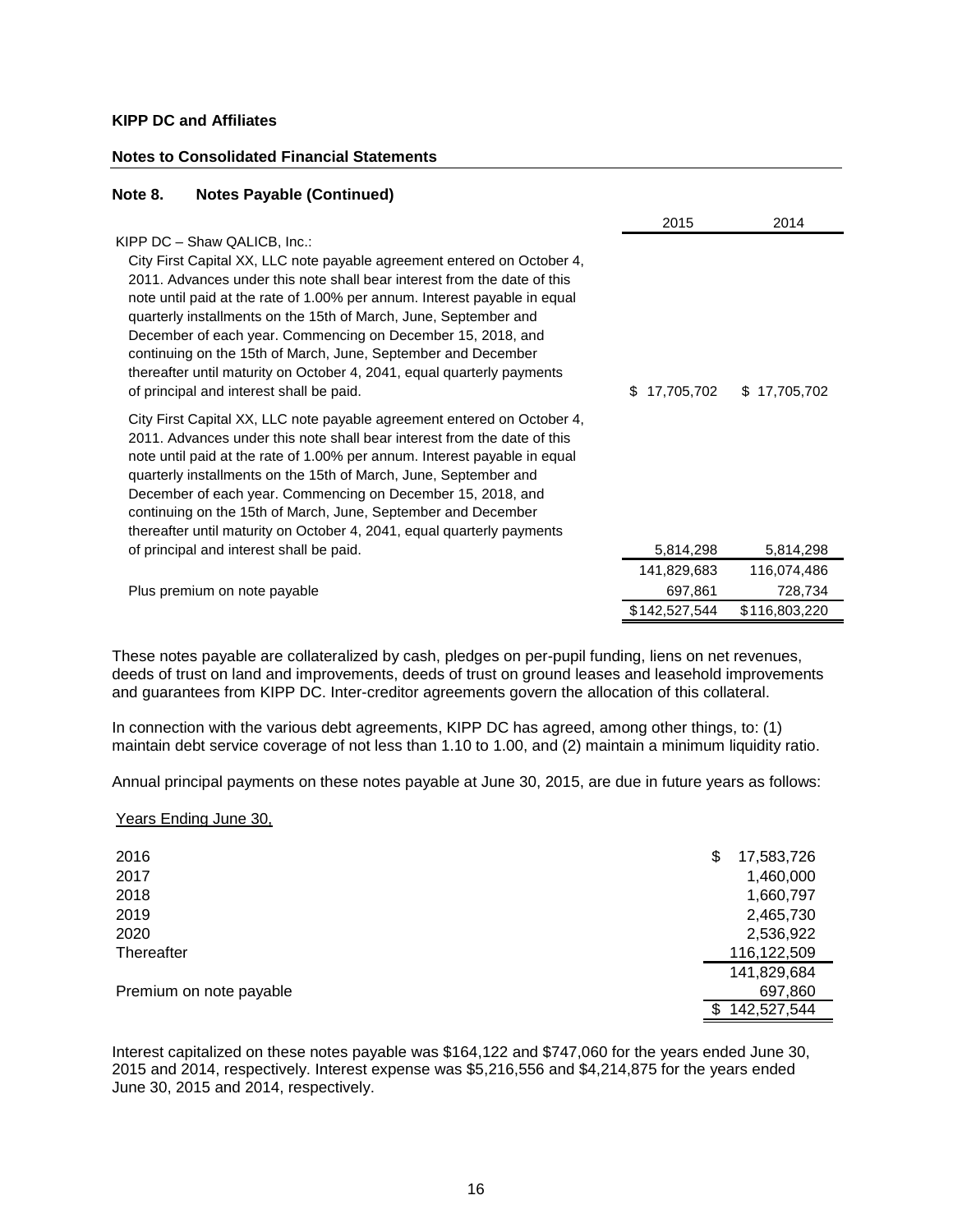## **Notes to Consolidated Financial Statements**

## **Note 8. Notes Payable (Continued)**

In order to mitigate the risk of a floating interest rate on the Variable Rate Demand Revenue Bonds, KIPP DC entered into an interest rate cap agreement during the year ended June 30, 2008. The original notional value of this cap was \$28,225,000 and the cost of the cap was \$616,500. In exchange, KIPP DC has received rate protection not to exceed 4% through the end of the agreement, which expired on May 1, 2015. As a separate financial interest, KIPP DC carries the cap as an asset in the consolidated balance sheets at fair value. During the year ended June 30, 2014, KIPP DC paid off the entire outstanding balance of this loan. At June 30, 2015 and 2014, the value of the cap was \$0. The notional value of the cap was \$26,435,000 as of June 30, 2014.

In order to mitigate the risk of a floating interest rate on the M&T Bank term loan, KIPP DC entered into an interest rate cap agreement for the notional amount of \$5,465,000 on September 27, 2011. The cost of the cap was \$93,750. In exchange, KIPP DC has received rate protection not to exceed 5% through June 1, 2015, and 7.5% from June 1, 2015, through September 1, 2018. KIPP DC carries the cap as an asset in the consolidated balance sheets at fair value. During the year ended June 30, 2014, KIPP DC paid off the entire outstanding balance of this loan. At June 30, 2015 and 2014, the value of the cap was \$160 and \$3,047, respectively. The notional value of the cap was \$3,479,000 as of June 30, 2015.

For the years ended June 30, 2015 and 2014, (losses) on the caps were (\$2,887) and (\$14,034), respectively.

In order to mitigate the risk of a floating interest rate on the District of Columbia Variable Rate Revenue Bonds Series 2014 bonds, KIPP DC entered into an interest rate swap agreement with PNC Bank, National Association (the Bank) during the year ended June 30, 2015. The original notional value of this cap was \$14,700,000. KIPP DC agrees to pay the Bank a fixed rate of 2.068% on the principal balance of the bonds payable, in exchange for the receipt of floating rate interest payment based on 70% of the 30 day average LIBOR (the LIBOR rate was 0.19% at June 30, 2015). This agreement has been designated as a hedging transaction to limit the KIPP DC's exposure to fluctuating interest payments due on its bonds and continues in effect until October 1, 2026. KIPP DC has recognized a liability of \$1,357,155 in the statement of financial position and the related unrealized loss of \$1,357,155 as a component of change in net assets in the statement of activities for the year ended June 30, 2015.

## **Note 9. Note Receivable**

On October 4, 2011, KIPP DC loaned \$17,705,702 to Chase NMTC KIPP DC Investment Fund, LLC. This was made to qualify for the NMTC transaction related to the Shaw Campus. This note bears an interest rate of 1.32% per annum. The note requires payment of interest only until December 25, 2018, and quarterly payments of \$283,692 until maturity on October 4, 2041. Interest charged for the years ended June 30, 2015 and 2014, was \$233,886 and \$234,053, respectively.

As part of the acquisition agreement with ATA (Note 3), KIPP DC entered into a promissory note agreement with ATA which agrees to pay KIPP DC \$474,005 on or before November 1, 2014. The outstanding balance on the note receivable was paid during the year ended June 30, 2015.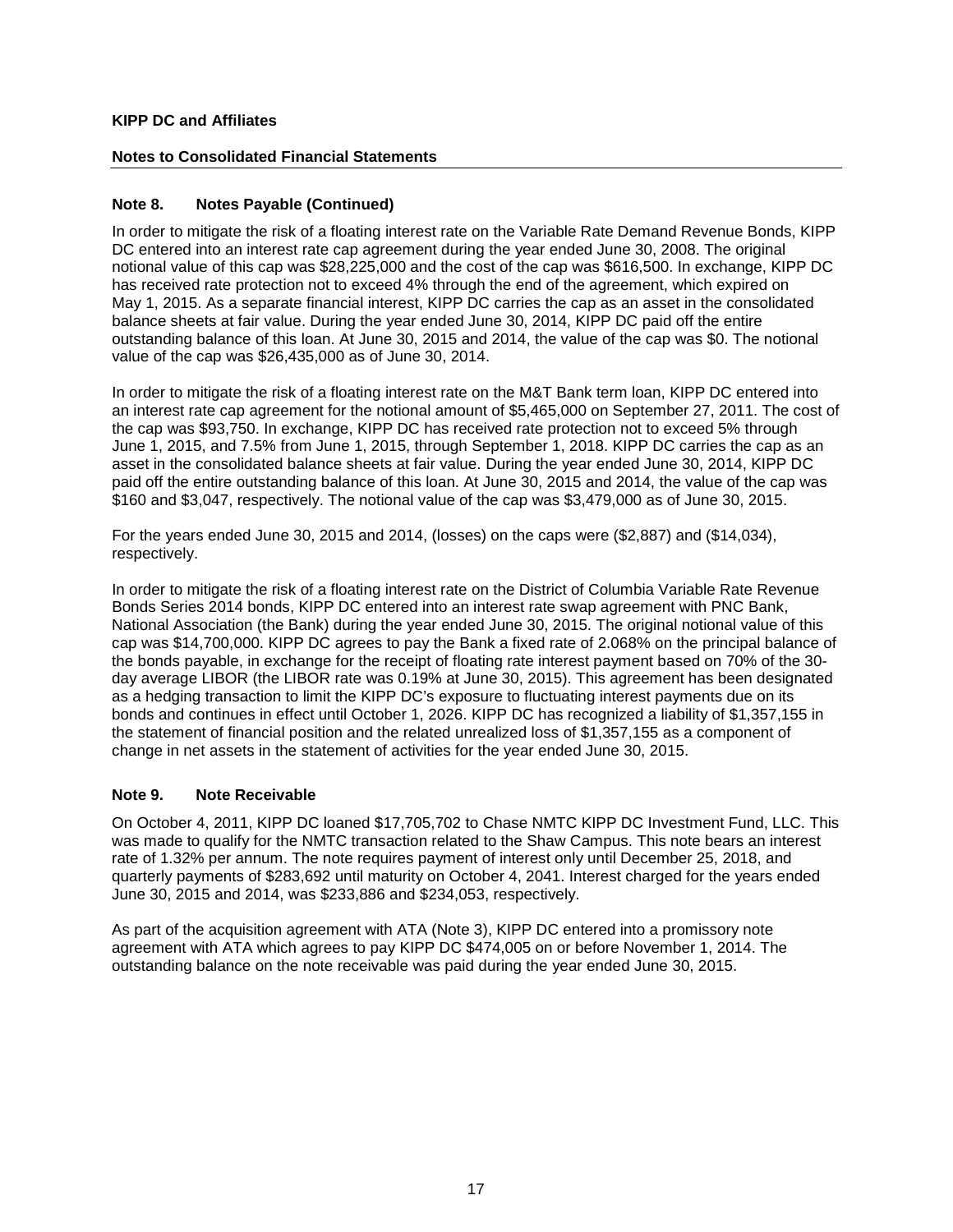## **Notes to Consolidated Financial Statements**

## **Note 10. Temporarily Restricted Net Assets**

Changes in temporarily restricted net assets, by purpose, during the years ended June 30, 2015, and 2014 were as follows:

|                               | <b>Balance</b> |               |                     | <b>Released From</b> | <b>Balance</b> |               |  |  |
|-------------------------------|----------------|---------------|---------------------|----------------------|----------------|---------------|--|--|
|                               | June 30, 2014  | Additions     | <b>Restrictions</b> |                      |                | June 30, 2015 |  |  |
| Purpose restricted            |                |               |                     |                      |                |               |  |  |
| Elementary school development | \$<br>25.371   | \$<br>282.774 | \$                  | 308,145              | \$             |               |  |  |
| Teacher training              | 50,000         | 67.795        |                     | 117.795              |                |               |  |  |
| College access                | 400,000        | 551,181       |                     | 667.279              |                | 283,902       |  |  |
| Other academic support        | 166.500        | 246,530       |                     | 388,030              |                | 25,000        |  |  |
| <b>Facilities</b>             | 250,000        | ۰             |                     | 250,000              |                |               |  |  |
| Growth                        | 1,627,274      | 209,360       |                     | 1,784,002            |                | 52,632        |  |  |
| Time restricted               | 2,870,605      | 4,558,344     |                     | 903,409              |                | 6,525,540     |  |  |
|                               | 5,389,750      | 5,915,984     |                     | 4,418,660            | \$             | 6,887,074     |  |  |

Changes in temporarily restricted net assets, by purpose, during the year ended June 30, 2014, were as follows:

|                               | <b>Balance</b> |               |                     | <b>Released From</b> | <b>Balance</b> |               |  |  |
|-------------------------------|----------------|---------------|---------------------|----------------------|----------------|---------------|--|--|
|                               | June 30, 2013  | Additions     | <b>Restrictions</b> |                      |                | June 30, 2014 |  |  |
| Purpose restricted            |                |               |                     |                      |                |               |  |  |
| Elementary school development | \$<br>529,000  | \$<br>174.678 | \$                  | 678,307              | \$             | 25,371        |  |  |
| Teacher training              | 25,000         | 35,000        |                     | 10,000               |                | 50,000        |  |  |
| College access                | 112.000        | 627,386       |                     | 339,386              |                | 400,000       |  |  |
| Other academic support        | 265,413        | 204,860       |                     | 303,773              |                | 166,500       |  |  |
| <b>Facilities</b>             |                | 250,000       |                     | ٠                    |                | 250,000       |  |  |
| Growth                        | -              | 1,627,274     |                     | ۰                    |                | 1,627,274     |  |  |
| Time restricted               | 125,748        | 2,920,064     |                     | 175,207              |                | 2,870,605     |  |  |
|                               | 1,057,161      | 5,839,262     |                     | 1,506,673            | S              | 5,389,750     |  |  |

## **Note 11. Pupil Allocation**

KIPP DC received \$81,483,545 and \$59,693,092 in fiscal years 2015 and 2014, respectively, in local per pupil funding. These amounts included \$13,943,808 and \$10,917,000 in facilities per pupil allocations.

## **Note 12. Pension Plan**

KIPP DC maintains a defined contribution retirement plan (the Plan) that operates under Section 403(b) of the IRC. Employees are eligible to participate in the Plan on the first day of employment. KIPP DC determines the amount of employer contributions to be made to the Plan each year. Expenses incurred under the Plan were \$2,430,114 and \$1,643,601 for the years ended June 30, 2015 and 2014, respectively. Of the amount paid at June 30, 2015 and 2014, \$305,008 and \$208,131 were paid from forfeited funds on KIPP DC's 403(b) Plan balance sheet.

## **Note 13. Commitments and Contingencies**

**Lease obligations:** KIPP DC has a 35-year ground lease agreement with the D.C. government for its Douglass Campus. This lease calls for monthly base rent payments and includes scheduled rent increases over the course of the lease term. The agreement also provides KIPP DC an option to renew the lease for an additional 15 years.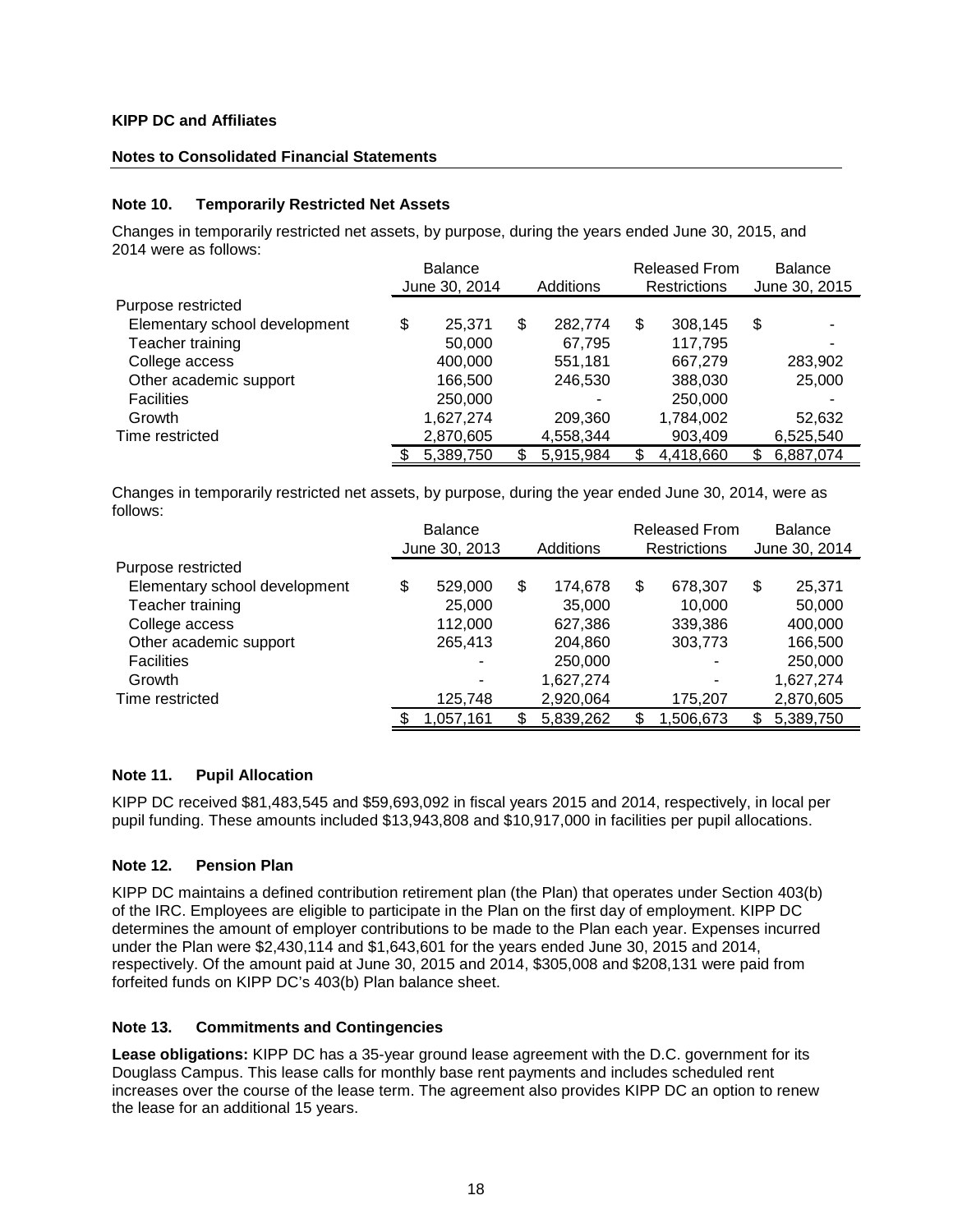#### **Notes to Consolidated Financial Statements**

#### **Note 13. Commitments and Contingencies (Continued)**

In July 2010, KIPP DC entered into an operating lease with an unrelated commercial entity for its headquarter space through December 2017. During the year ended June 30, 2013, KIPP DC amended this lease for additional space of three office suites. During the year ended June 30, 2015, KIPP DC sublet 3.427 square feet of its K Street headquarters office space to an unrelated third party. Subsequent to year-end, KIPP DC terminated a portion of its K Street headquarters space operating lease.

In December 2014, KIPP DC entered into a 10-year operating lease with an unrelated commercial entity for KIPP DC's headquarter space at Watergate, 2600 Virginia Avenue NW, Washington DC. KIPP DC took occupancy in April 2015. The lease calls for monthly base rent payments commencing in August 2015.

In August 2011, KIPP DC entered into a 35-year ground lease with the D.C. government for its Shaw Campus. This lease calls for monthly base rent payments. The agreement also provides KIPP DC an option to renew the lease for an additional 15 years. In the event that KIPP DC exercises the renewal option, the base rent shall be based on the fair market rental value of the property's use as a charter school.

In June 2013, KIPP DC entered into a 30-year ground lease with the D.C. government for its Webb Campus. This lease calls for monthly base rent payments. The agreement also provides KIPP DC an option to renew the lease for an additional 25 years. Under the lease, KIPP DC is entitled to a credit against the annual base rent in an amount equal to KIPP DC's actual construction costs. For the year ended June 30, 2015, the construction costs related to the Webb Campus were approximately \$21.9 million.

In May 2014, KIPP DC entered into a 30-year ground lease with the D.C. government for its Hamilton Campus. The lease calls for monthly base rent payment. The agreement also provides KIPP DC an option to renew the lease for an additional 25 years. Under the lease, KIPP DC is entitled to a credit against the annual base rent in an amount equal to KIPP DC's actual construction costs. For the year ended June 30, 2015, the construction costs related to the Hamilton Campus were approximately \$35.4 million.

In addition, KIPP DC leases office equipment under operating leases for its headquarters and various school locations. The estimated future minimum lease payments at June 30, 2015, net of lease credits noted above, are as follows:

#### Years Ending June 30,

| 2016       | \$<br>1,867,287 |
|------------|-----------------|
| 2017       | 1,910,139       |
| 2018       | 1,673,846       |
| 2019       | 1,454,835       |
| 2020       | 1,471,591       |
| Thereafter | 27,101,707      |
|            | 35,479,405      |

**Federal grants:** KIPP DC participates in federally assisted grant programs, which are subject to financial and compliance audits by the grantors or their representative. As such, there exists a contingent liability for potential questioned costs that may result from such audits. Management does not anticipate any significant adjustments as a result of such audits.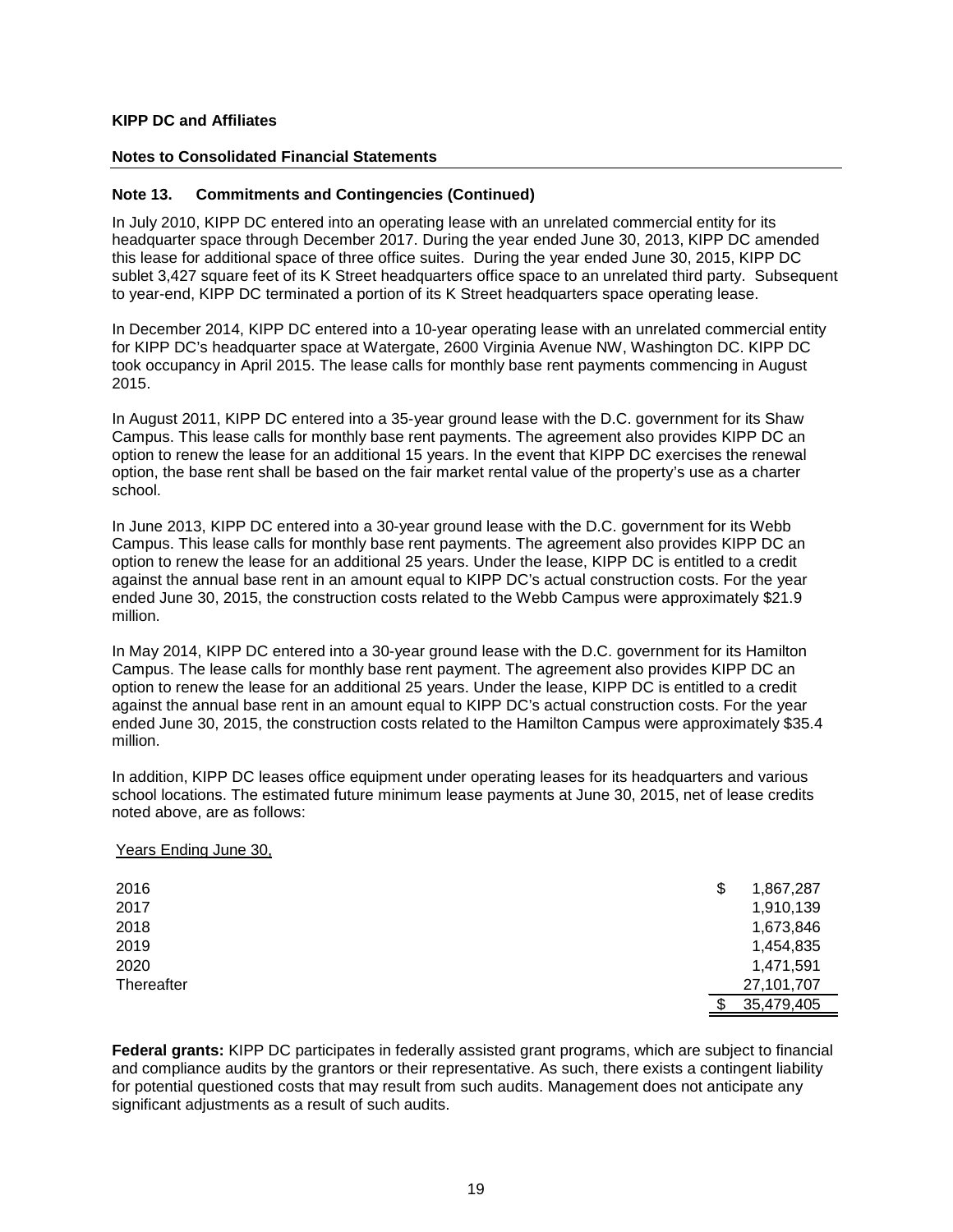## **Notes to Consolidated Financial Statements**

## **Note 13. Commitments and Contingencies (Continued)**

**Construction contracts:** In June 2014, KIPP DC entered in an agreement with a construction company to renovate its Hamilton Campus. In addition, during September 2014, KIPP DC added approximately \$26.5 million in scope to the contract with a construction company for the Hamilton Campus. As of June 30, 2015, the contract value was approximately \$43.3 million. The remaining value of the contract is approximately \$13.6 million.

**Put/call agreement:** Pursuant to a put/call option agreement KIPP DC entered into on October 4, 2011, KIPP DC has the ability via either a put option being exercised by the owner or by exercising its own call option to purchase the membership interest in the legal entity that controls the loans to Shaw QALICB. KIPP DC anticipates purchasing those membership interests in October 2018 and dissolving all related legal entities and associated loans.

**Solar agreement:** In March 2013, KIPP DC entered into a solar purchase agreement for a period of 20 years with an option for an additional 5 years. The agreement calls for the solar provider to construct a 225kw solar facility at KIPP DC's Douglass campus. KIPP DC is required to purchase the actual output from the solar facility at a stated contract price with an annual escalator of 2.5%. KIPP DC has a purchase option starting year six of the agreement and at the end of contract term based on a "Fair market value". KIPP DC has determined that this agreement meets the definition of an operating lease. Expense under the agreement will be recorded as power is consumed at rates in effect as straight-line treatment is not possible due to unknown output over the term of the agreement.

## **Note 14. Fair Value Measurements**

KIPP DC follows the Fair Value Measurement Topic of the FASB Accounting Standards Codification, which establishes a single authoritative definition of fair value, sets out a framework for measuring fair value, and requires additional disclosures about fair value measurements. The topic requires that assets and liabilities carried at fair value will be classified and disclosed in one of the following three categories:

- Level 1 Quoted prices in active markets for identical assets or liabilities
- Level 2 Observable market-based inputs or unobservable inputs corroborated by market data
- Level 3 Unobservable inputs not corroborated by market data

In determining the appropriate levels, KIPP DC performs a detailed analysis of the assets and liabilities that are subject to the Fair Value Measurement Topic. At each reporting period, all assets and liabilities for which the fair value measurement is based on significant unobservable inputs are classified as Level 3. There were no Level 3 inputs for any assets held by KIPP DC at June 30, 2015 and 2014.

KIPP DC holds money market funds that are publicly traded on a stock exchange and are considered Level 1 items. Corporate certificates of deposit are priced based on their stated interest rates and quality ratings. The interest and quality ratings are observable at commonly quoted intervals for the full term of the instruments and are, therefore, considered Level 2 items.

The fair value of an interest rate cap is generally determined using models with forward-looking assumptions of interest rates and the effects on the underlying cash flows of the interest rate cap based on current market rates. KIPP DC's swap agreement is valued based on quoted values stated by the bank's mark-to-market estimate using stated fixed rates and USD-LIBOR-BBA ratings. The interest rates are observable at commonly quoted intervals for the full term of the instrument and are, therefore, considered Level 2 items.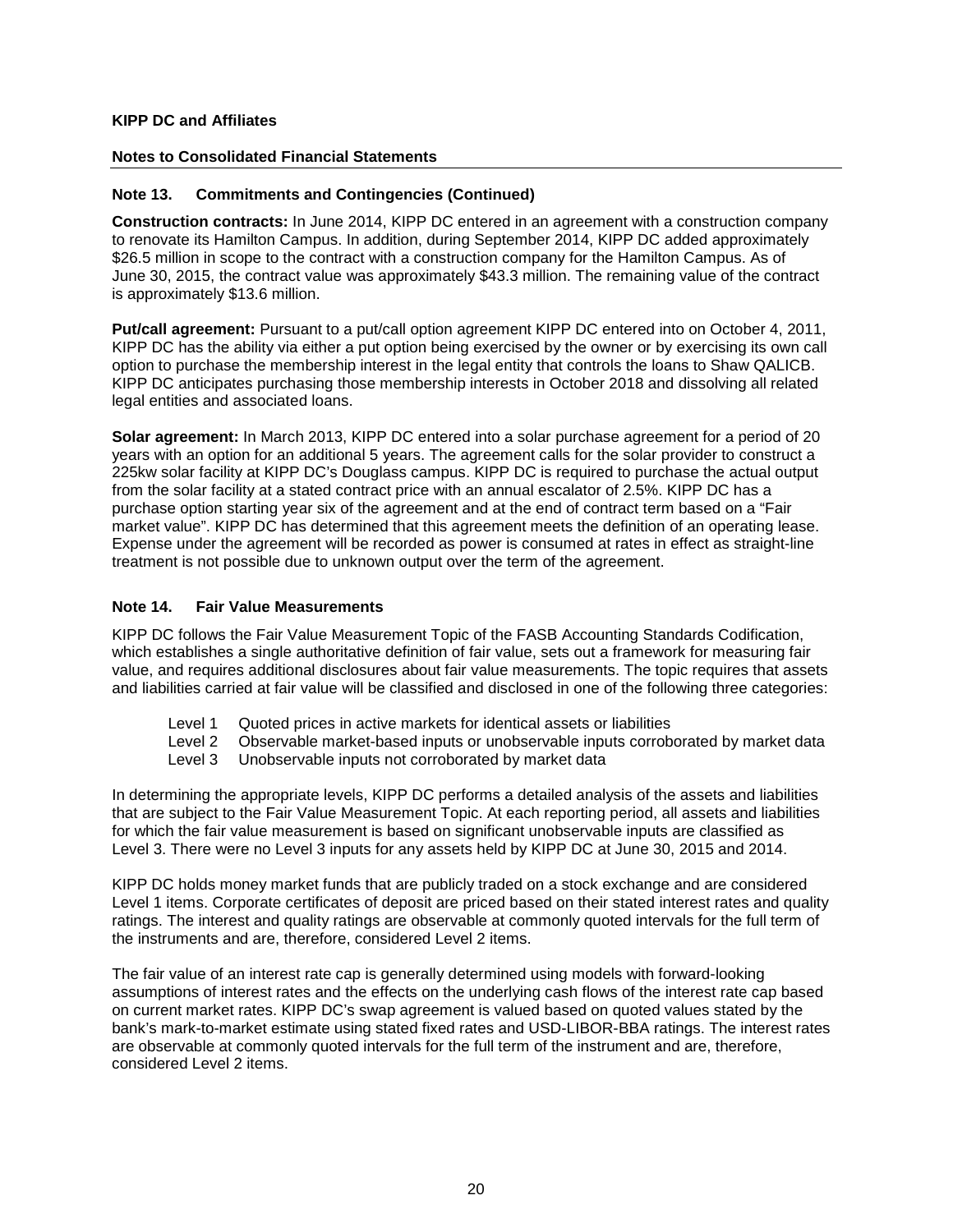## **Notes to Consolidated Financial Statements**

## **Note 14. Fair Value Measurements (Continued)**

The table below presents the balances of the assets measured at fair value on a recurring basis by level within the hierarchy:

|                                  |     | 2015       |    |            |    |            |    |         |  |  |  |
|----------------------------------|-----|------------|----|------------|----|------------|----|---------|--|--|--|
|                                  |     | Total      |    | Level 1    |    | Level 2    |    | Level 3 |  |  |  |
| Money market funds               |     |            |    |            |    |            |    |         |  |  |  |
| U.S. Treasury bonds              | \$  | 43,145,192 | \$ | 43,145,192 | \$ |            | \$ |         |  |  |  |
| Interest rate cap                |     | 160        |    |            |    | 160        |    |         |  |  |  |
| <b>Total assets</b>              |     | 43,145,352 | \$ | 43,145,192 |    | 160        | \$ |         |  |  |  |
|                                  |     |            |    |            |    |            |    |         |  |  |  |
| Interest rate swap               |     | 1,357,155  | \$ |            | \$ | 1,357,155  | \$ |         |  |  |  |
| <b>Total liabilities</b>         |     | 1,357,155  | \$ |            |    | 1,357,155  | \$ |         |  |  |  |
|                                  |     |            |    | 2014       |    |            |    |         |  |  |  |
|                                  |     | Total      |    | Level 1    |    | Level 2    |    | Level 3 |  |  |  |
| Money market funds               |     |            |    |            |    |            |    |         |  |  |  |
| U.S. Treasury bonds              | \$  | 36,540,002 | \$ | 36,540,002 | \$ |            | \$ |         |  |  |  |
| Corporate certificate of deposit |     | 14,895,850 |    |            |    | 14,895,850 |    |         |  |  |  |
| Equities                         |     | 99,256     |    | 99,256     |    |            |    |         |  |  |  |
| Interest rate cap                |     | 3,047      |    |            |    | 3,047      |    |         |  |  |  |
| <b>Total assets</b>              | \$. | 51,538,155 | \$ | 36,639,258 | \$ | 14,898,897 | \$ |         |  |  |  |

The table below reconciles total investments per Note 14 above:

|                                        | 2015       |    | 2014       |
|----------------------------------------|------------|----|------------|
|                                        |            |    |            |
| Fair value measurements                | 43,145,352 | S. | 51,538,155 |
| Interest rate cap                      | (160)      |    | (3.047)    |
| Non-negotiable certificates of deposit | 15,100,000 |    | 14,450,000 |
|                                        | 58,245,192 | \$ | 65,985,108 |

## **Note 15. Subsequent Events**

Subsequent to the year ended June 30, 2015, KIPP DC entered into a credit agreement with Compass Mortgage Corporation on August 1, 2015, for the direct purchase of up to \$20,000,000 tax-exempt draw down bonds issued by the District of Columbia (Series 2015), the proceeds of which will be used to provide financing related to the acquisition, development, construction and renovation of the facility at 5300 Blaine Street, NE, Washington, D.C. (Facility).

In conjunction with the Series 2015 bonds, KIPP DC entered into an interest rate swap agreement with Compass Mortgage Corporation on August 1, 2015, which effectively converts \$20,000,000 of the variable rate Series 2015 bonds to a fixed rate of 1.822%. The swap period begins on September 1, 2015, and the notional amount swapped to a fixed rate decreases as the bonds are expected to be drawn down. The agreement terminates on October 1, 2026.

## **Note 16. Related Party Transactions**

KIPP DC made a voluntary general contribution, as voted on by the Board of Directors, of \$12,348,318 to KIPP DC SC during the year ended June 30, 2015.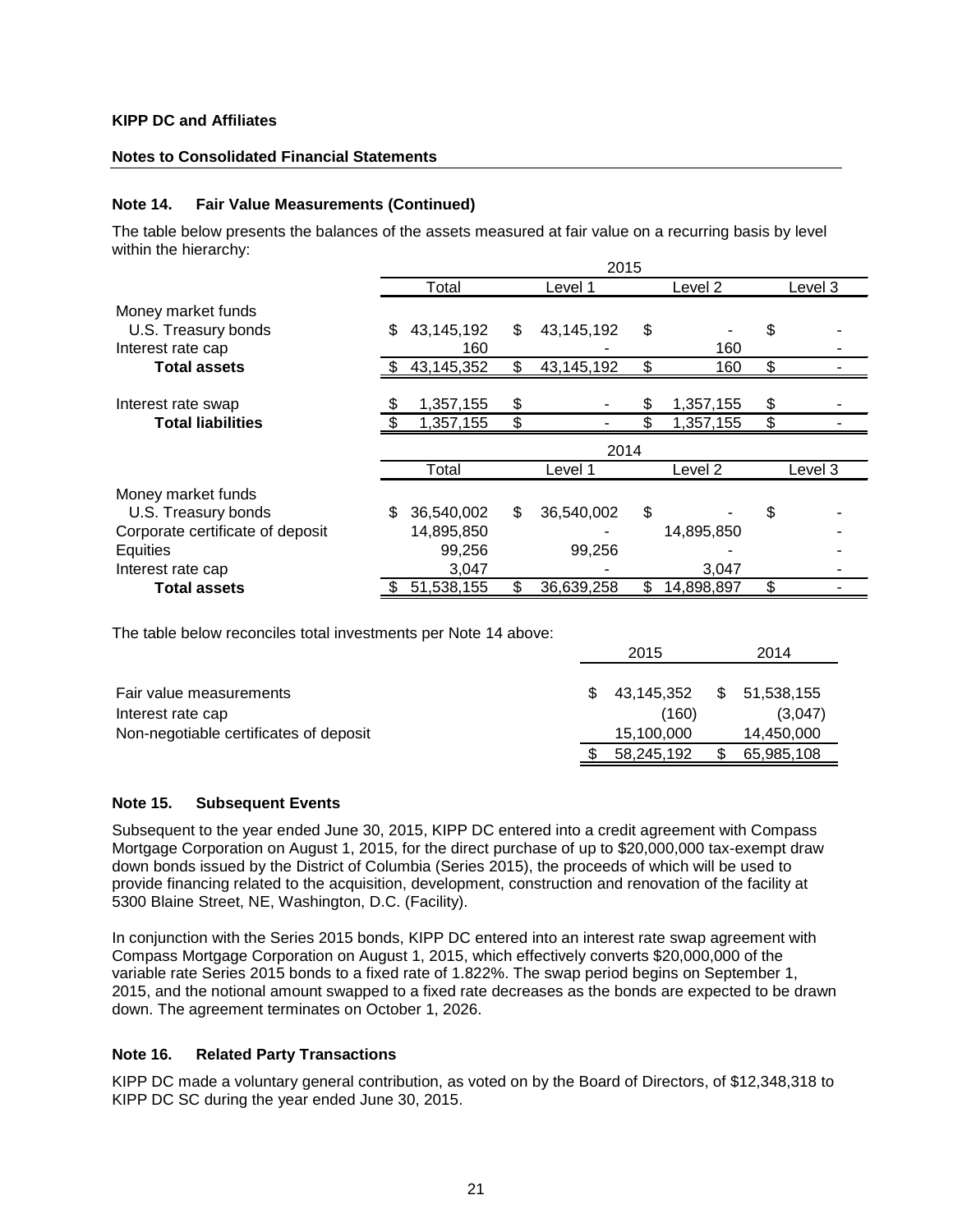

**RSM US LLP** 

## **Independent Auditor's Report on the Supplementary Information**

To the Board of Directors KIPP DC Washington, D.C.

We have audited the consolidated financial statements of KIPP DC and Affiliates (KIPP DC) as of and for the year ended June 30, 2015, and have issued our report thereon which contains an unmodified opinion on those consolidated financial statements. See pages 1 and 2. Our audit was conducted for the purpose of forming an opinion on the consolidated financial statements as a whole.

The consolidating and other supplementary information is presented for purposes of additional analysis rather than to present the financial position and results of activities of the individual entities and is not a required part of the consolidated financial statements. Such information is the responsibility of management and was derived from and relates directly to the underlying accounting and other records used to prepare the consolidated financial statements. The consolidating and other supplementary information has been subjected to the auditing procedures applied in the audit of the consolidated financial statements and certain additional procedures, including comparing and reconciling such information directly to the underlying accounting and other records used to prepare the consolidated financial statements or to the consolidated financial statements themselves, and other additional procedures in accordance with auditing standards generally accepted in the United States of America. In our opinion, the information is fairly stated in all material respects in relation to the consolidated financial statements as a whole.

 $PSM.$  US  $LLP$ 

Washington D.C. October 28, 2015

THE POWER OF BEING UNDERSTOOD AUDIT | TAX | CONSULTING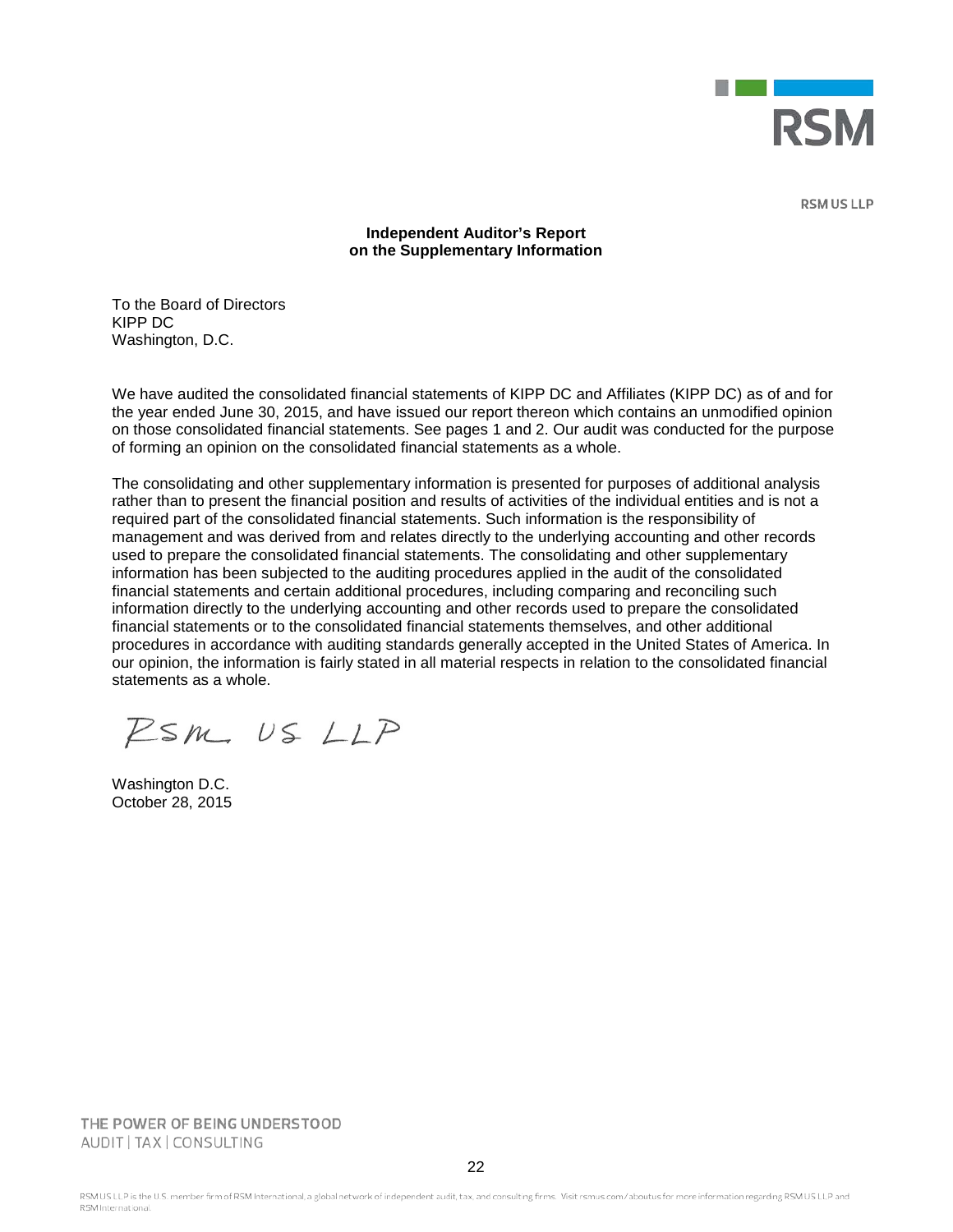#### **Consolidating Balance Sheet**

**June 30, 2015**

|                                              |                  | $KIPP$ $DC -$   | $K$ IPP DC $-$           |                                             |    |               |
|----------------------------------------------|------------------|-----------------|--------------------------|---------------------------------------------|----|---------------|
|                                              | KIPP DC/         | Douglass        | Shaw                     |                                             |    |               |
|                                              | Woodrock         | QALICB, Inc.    | QALICB, Inc.             | Eliminations                                |    | Total         |
| <b>Assets</b>                                |                  |                 |                          |                                             |    |               |
| <b>Current Assets</b>                        |                  |                 |                          |                                             |    |               |
| Cash and cash equivalents (Note 1)           | \$<br>12,530,110 | \$<br>363,441   | \$<br>28,738             | \$                                          | S  | 12,922,289    |
| Investments (Note 5)                         | 51,470,640       |                 |                          |                                             |    | 51,470,640    |
| Receivables                                  | 4,393,741        |                 |                          | (1,525,160)                                 |    | 2,868,581     |
| Prepaid expenses                             | 1,110,401        | 22,950          | 5,625                    | (184, 977)                                  |    | 953,999       |
| Promises to give, net                        | 1,987,496        |                 | $\overline{\phantom{a}}$ |                                             |    | 1,987,496     |
| <b>Total current assets</b>                  | 71,492,388       | 386,391         | 34,363                   | (1,710,137)                                 |    | 70,203,005    |
|                                              |                  |                 |                          |                                             |    |               |
| Promises to Give,                            |                  |                 |                          |                                             |    |               |
| Net of Discount and Current Portion          | 4,538,044        |                 |                          |                                             |    | 4,538,044     |
| <b>Restricted Cash</b>                       | 1,845,189        |                 | 230,323                  |                                             |    | 2,075,512     |
| <b>Restricted Investments</b>                | 6,774,552        |                 |                          |                                             |    | 6,774,552     |
| Deferred Rental Income                       | 77,907           | 2,813,370       | 3,243,726                | (6,057,096)                                 |    | 77,907        |
| Note Receivable, Net                         | 17,705,702       |                 |                          |                                             |    | 17,705,702    |
| Property and Equipment, Net                  | 109,697,731      | 22,086,308      | 20,488,494               |                                             |    | 152,272,533   |
| Interest Rate Cap                            | 160              |                 |                          |                                             |    | 160           |
| Debt Issuance Costs, Net                     | 3,398,216        | 425,563         | 351,274                  |                                             |    | 4,175,053     |
| Sinking Fund                                 |                  | 748,627         |                          |                                             |    | 748,627       |
| Deposits                                     | 275,208          |                 |                          |                                             |    | 275,208       |
|                                              | 144,312,709      | 26,073,868      | 24,313,817               | (6,057,096)                                 |    | 188,643,298   |
|                                              |                  |                 |                          |                                             |    |               |
|                                              | 215,805,097      | \$ 26,460,259   | \$24,348,180             | \$<br>(7, 767, 233)                         |    | \$258,846,303 |
| <b>Liabilities and Net Assets</b>            |                  |                 |                          |                                             |    |               |
| <b>Current Liabilities</b>                   |                  |                 |                          |                                             |    |               |
| Accounts payable and accrued expenses        | \$<br>9,853,495  | \$<br>1,632,035 | \$<br>18,557             | \$<br>(1,525,160)                           | \$ | 9,978,927     |
| Refundable advances                          | 30,781           |                 |                          |                                             |    | 30,781        |
| Current portion of capital lease obligations | 96,000           |                 |                          |                                             |    | 96,000        |
| Current portion of notes payable             | 17,583,726       |                 |                          |                                             |    | 17,583,726    |
| Deferred revenue                             | 5,296            | 159,500         | 25,477                   | (184, 977)                                  |    | 5,296         |
| <b>Total current liabilities</b>             | 27,569,298       | 1,791,535       | 44,034                   | (1,710,137)                                 |    | 27,694,730    |
|                                              |                  |                 |                          |                                             |    |               |
| Deferred Rent                                | 7,531,054        | 132,373         | 304,071                  | (6,057,096)                                 |    | 1,910,402     |
| Capital Lease Obligations, Net               |                  |                 |                          |                                             |    |               |
| of Current Portion                           | 1,281,944        |                 |                          |                                             |    | 1,281,944     |
| Interest Rate Swap Obligation                | 1,357,155        |                 |                          |                                             |    | 1,357,155     |
| Notes Payable, Net of Discount               |                  |                 |                          |                                             |    |               |
| and Current Portion                          | 77,564,332       | 23,859,486      | 23,520,000               |                                             |    | 124,943,818   |
|                                              | 115,303,783      | 25,783,394      | 23,868,105               | (7, 767, 233)                               |    | 157,188,049   |
| <b>Net Assets</b>                            |                  |                 |                          |                                             |    |               |
| Unrestricted                                 | 93,614,240       | 676,865         | 480,075                  |                                             |    | 94,771,180    |
| Temporarily restricted                       | 6,887,074        |                 |                          |                                             |    | 6,887,074     |
|                                              | 100,501,314      | 676,865         | 480,075                  |                                             |    | 101,658,254   |
|                                              |                  |                 |                          |                                             |    |               |
|                                              | \$ 215,805,097   | \$ 26,460,259   |                          | $$24,348,180$ $$(7,767,233)$ $$258,846,303$ |    |               |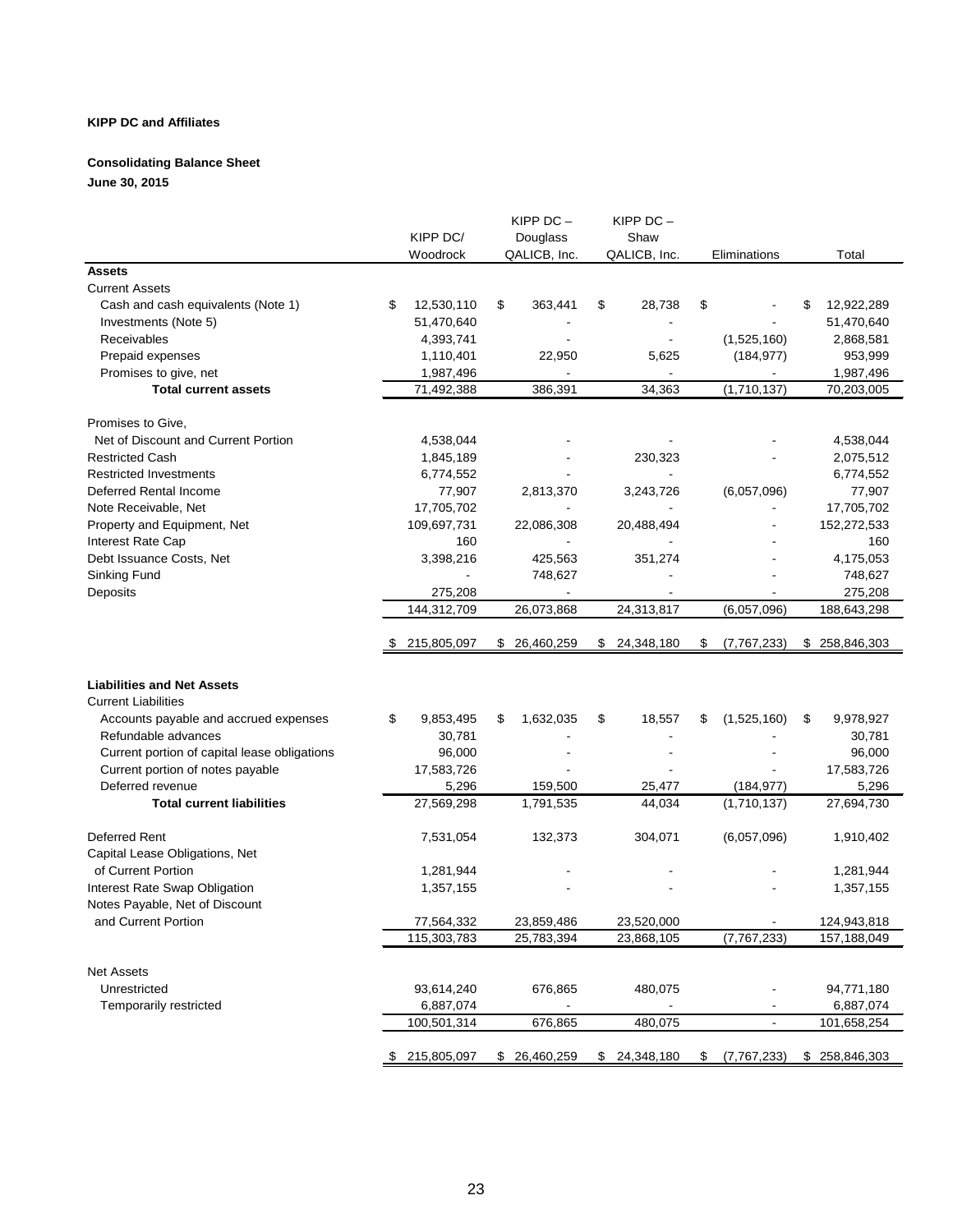# **Consolidating Statement of Activities Year Ended June 30, 2015**

|                                             | KIPP DC/<br>Woodrock | KIPP $DC -$<br>Douglass<br>QALICB, Inc. | KIPP $DC -$<br>Shaw<br>QALICB, Inc. | Eliminations |    | Total         |
|---------------------------------------------|----------------------|-----------------------------------------|-------------------------------------|--------------|----|---------------|
| <b>Support and Revenue</b>                  |                      |                                         |                                     |              |    |               |
| Pupil allocation                            | \$<br>81,483,545     | \$                                      | \$                                  | \$           | S  | 81,483,545    |
| Contributions, grants and events            | 10,895,214           |                                         |                                     |              |    | 10,895,214    |
| Contribution received in acquisition of ATA |                      |                                         |                                     |              |    |               |
| Contributed services                        | 1,600,000            |                                         |                                     |              |    | 1,600,000     |
| Federal awards                              | 12,642,493           |                                         |                                     |              |    | 12,642,493    |
| Investment income                           | 70,515               |                                         |                                     |              |    | 70,515        |
| Interest income                             | 233,715              |                                         | 171                                 |              |    | 233,886       |
| Sublease rental income                      | 363,749              | 2,210,909                               | 1,101,244                           | (3,312,153)  |    | 363,749       |
| Loss on interest rate swap                  | (1, 357, 155)        |                                         |                                     |              |    | (1, 357, 155) |
| Loss on interest rate caps                  | (2,887)              |                                         |                                     |              |    | (2,887)       |
| Other                                       | 432,335              |                                         |                                     |              |    | 432,335       |
| <b>Total support and revenue</b>            | 106,361,524          | 2,210,909                               | 1,101,415                           | (3,312,153)  |    | 106,361,695   |
| Expenses                                    |                      |                                         |                                     |              |    |               |
| Program                                     | 77,176,171           | 2,471,964                               | 1,104,455                           | (3,312,153)  |    | 77,440,437    |
| General and administrative                  | 10,871,511           | 3,055                                   | 3,444                               |              |    | 10,878,010    |
| Fundraising                                 | 820,821              |                                         |                                     |              |    | 820,821       |
| <b>Total expenses</b>                       | 88,868,503           | 2,475,019                               | 1,107,899                           | (3,312,153)  |    | 89,139,268    |
| Change in net assets from operations        | 17,493,021           | (264, 110)                              | (6, 484)                            |              |    | 17,222,427    |
| Related party contribution                  | 12,348,312           |                                         |                                     |              |    | 12,348,312    |
| Change in net assets                        | 5,144,709            | (264, 110)                              | (6, 484)                            |              |    | 4,874,115     |
| after related party contribution            |                      |                                         |                                     |              |    |               |
| <b>Net Assets</b>                           |                      |                                         |                                     |              |    |               |
| Beginning                                   | 95,356,605           | 940,975                                 | 486,559                             |              |    | 96,784,139    |
| Ending                                      | \$<br>100,501,314    | \$<br>676,865                           | \$<br>480,075                       | \$           | \$ | 101,658,254   |